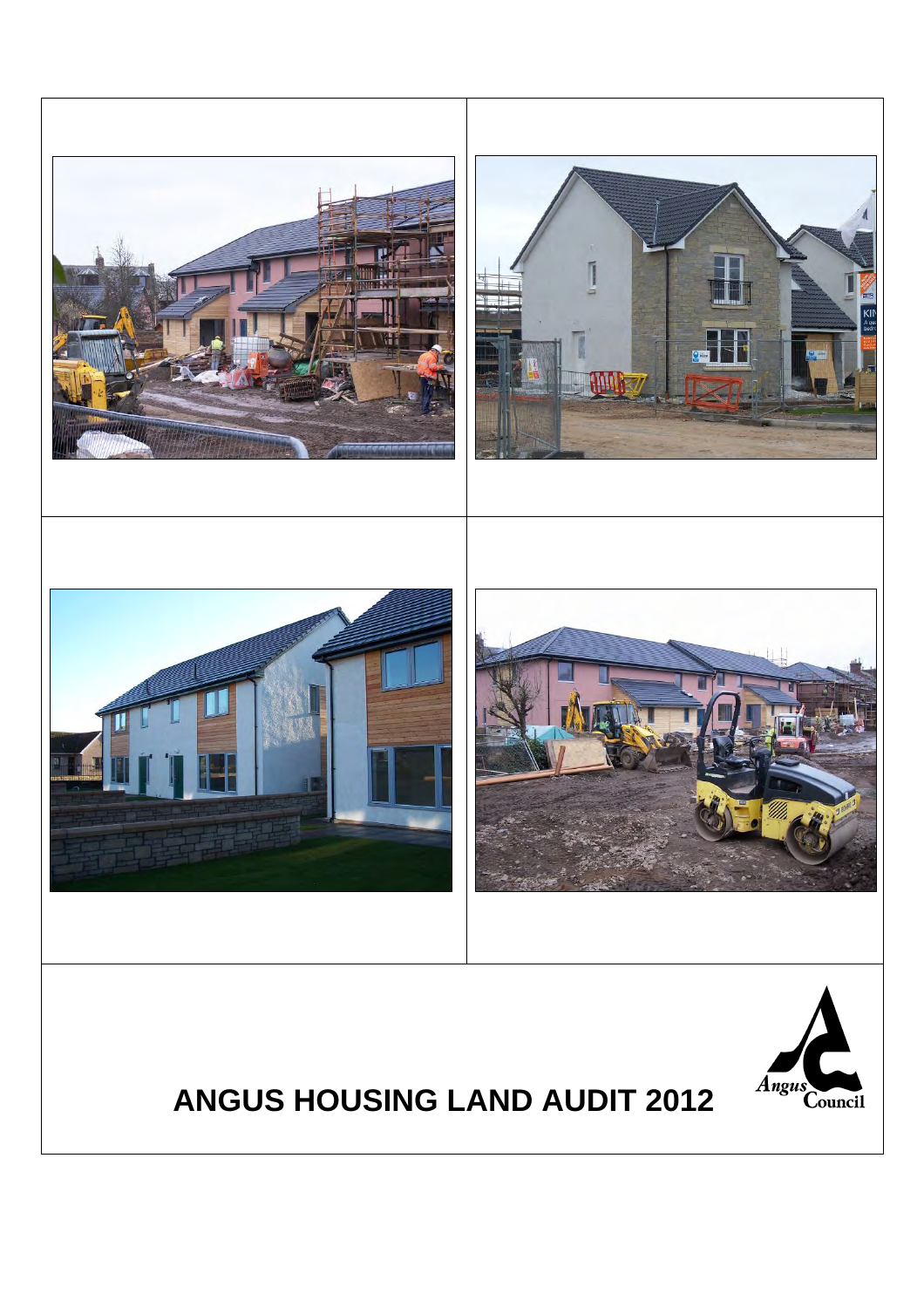**AUDIT OF HOUSING LAND IN ANGUS 2012**

> **PRODUCED BY ANGUS COUNCIL**

**Planning & Transport Angus Council County Buildings Market Street FORFAR DD8 3LG**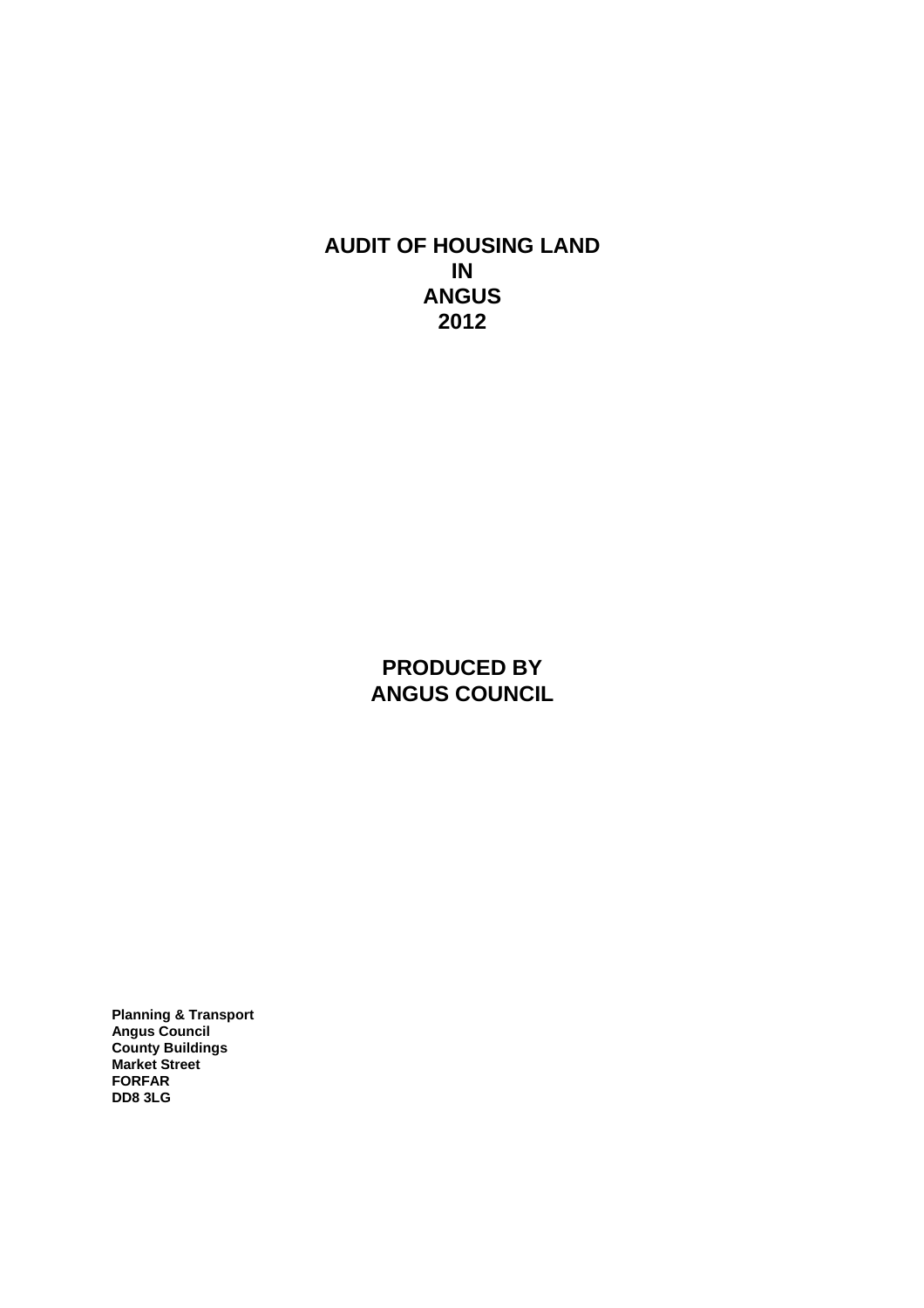#### **CONTENTS**

- Section 1 : **Introduction**
- **[Section 2 : General Principles](#page-4-0)**
- **[Section 3 : Consultation](#page-5-0)**
- **[Section 4 : Angus Housing Market Areas: Established Sites & Programming](#page-6-0)**
- **Section 5: Completions in Angus**
- **[Appendix 1 : Effectiveness Criteria](#page-20-0)**
- **[Appendix 2 : Glossary and Terms](#page-21-0)**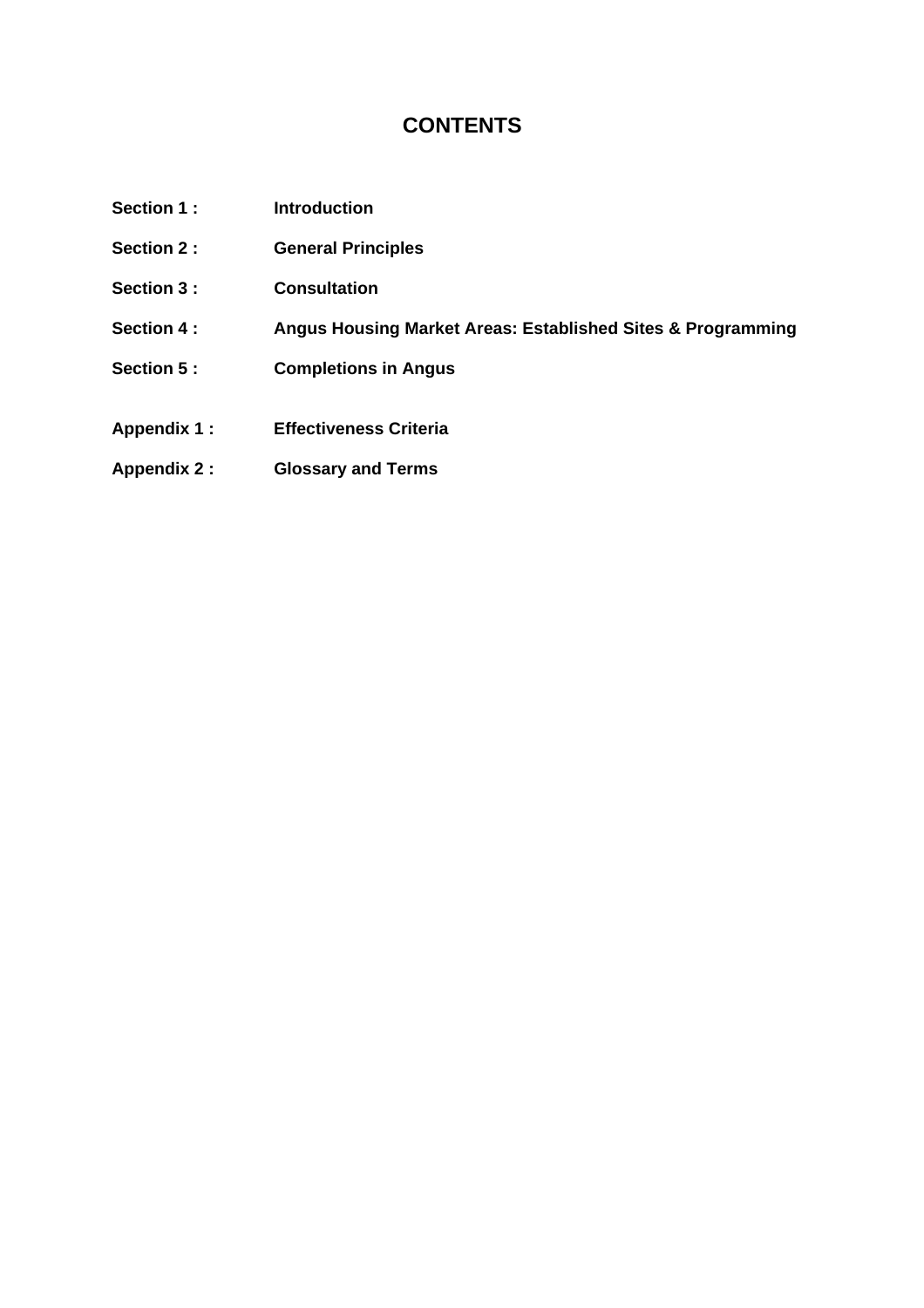#### <span id="page-3-0"></span>**SECTION 1 : INTRODUCTION**

The annual audit of housing land provides a factual statement of land supply within Angus Council's administrative boundaries. Only sites with a capacity of 5 or more units are included, although aggregate details on the capacity of smaller sites is also included.

This draft audit is the result of a survey undertaken in March 2012, and covers a twelve month period. The base date for the audit is 31 March 2012, which has been established in order to meet the requirements of the new Strategic Development Plan for the city region: the TAYplan.

The TAYplan was approved by Scottish Ministers on 8 June 2012 and replaces the Dundee and Angus Structure Plan as the strategic land-use plan for Angus. The previouslyestablished Housing Market Areas have not been altered by the TAYplan and will continue to be used as a basis for assessing housing land requirements. The draft audit gives details of the land supply for each of the four housing market areas in the Angus part of the TAYplan Strategic Development Plan area.

The Scottish Government's Planning Advice Note (PAN) 2/2010 provides guidance on the content of housing land audits. This guidance has been followed in preparing the draft Angus Housing Land Audit 2012.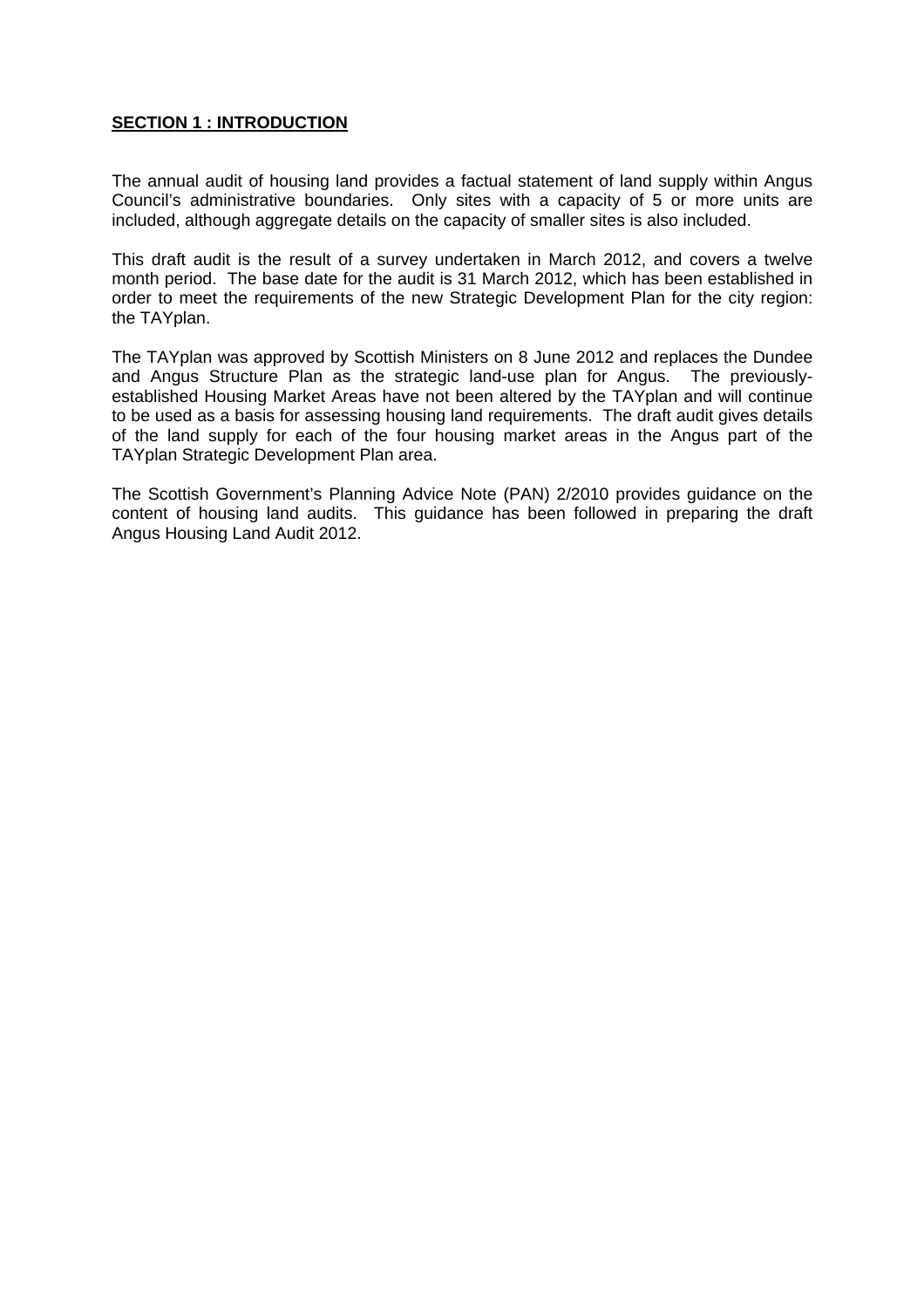#### <span id="page-4-0"></span>**SECTION 2 : GENERAL PRINCIPLES**

Housing sites are included under the Housing Market Area in which they are located. Only sites that are capable of being developed for five or more new homes are identified in the tables of Section 4. The audit provides a range of information relating to each identified housing site:

- The schedules in Section 4 are grouped by effective supply and constrained supply, as defined within PAN 2/2010 (see Appendix 1).
- Each site has a unique site reference followed (where appropriate) by the local plan reference, the name of the site and the developer or applicant.
- Only sites with planning permission or which have been identified in the current local plan are included within the audit. The status of the site relates to whether the site is under construction, identified in a local plan (i.e. as an allocated or opportunity site, suitable for new housing) or has planning permission.
- The approval date refers to the date of publication of the relevant local plan or the date that the latest planning permission was issued.
- The number of houses still to be completed on each site is included and an assessment is made of the potential yield from the site in the programming columns.
- Details of the number of completions in the preceding year are included in the schedules.

The potential yield figures take into account past trends and completions, either on-site or within the housing market area. The effects of the continuing financial difficulties for the house-building industry have been considered and where appropriate a cautious approach has been adopted in predicting future yield from development sites. More generally, emphasis is made that the likely yield is indicative and will undoubtedly vary from the actual figure.

The last component of this audit (Section 5) sets out the number of completions recorded on sites of five or more houses for each settlement/area. The aggregate number of dwellings that is expected to come forward on small sites (less than 5 units) is included in the audit tables, but Angus Council does not consider that small-site completions will contribute towards meeting the TAYplan average annual build rates. These sites will however have a role to play in augmenting the supply of effective housing land.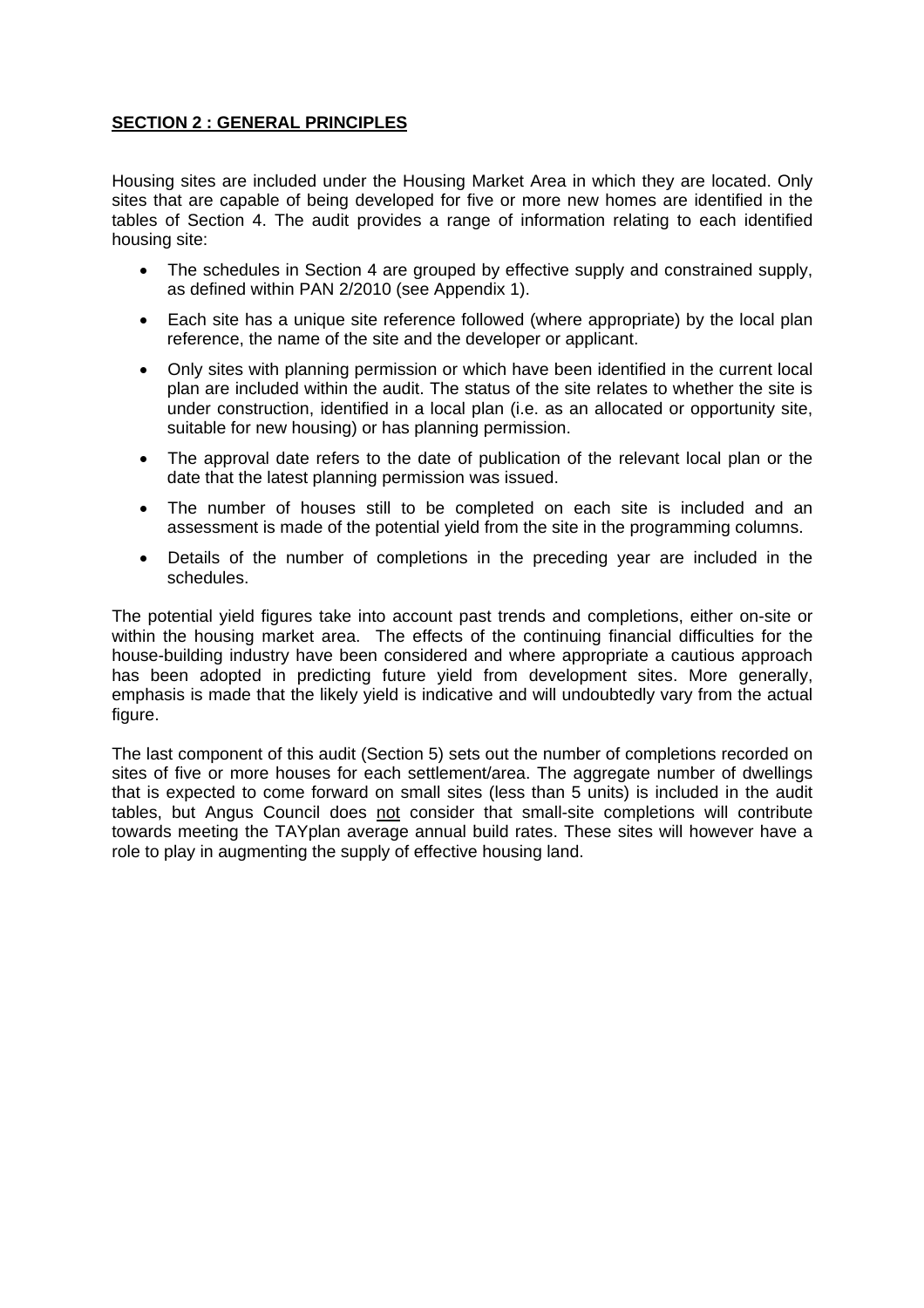#### <span id="page-5-0"></span>**SECTION 3 : CONSULTATION**

The audit has been subject to consultation with the Scottish Government; Homes for Scotland; Scottish Water; and the public via the Angus Council website and through advertisement in the local press. In addition, developers and registered social landlords (RSLs) were contacted individually, to further increase opportunities for participation in the audit process. Consultation on the draft audit has resulted in a number of changes being made.

The Council received a total of 20 responses to the draft housing land audit from developers, RSLs and landowners. In addition, responses were received from Scottish Water and Homes for Scotland. These responses have led to a number of changes to the draft Angus Housing Land Audit 2012.

A small number of consultation responses questioned the effectiveness of various sites within the draft audit, principally on the grounds of marketability. Stewart Milne Homes and Guild Homes have suggested that greater regard should be given to the commercial position of housing land, and in particular the involvement of developers with a proven track record of delivering new homes in Angus. These responses have led to a reassessment of some sites within the housing land audit, on the basis of the information available to the Council and in accordance with the criteria from the Scottish Government's PAN 2/2010. As a result, four additional brownfield sites in Montrose, Arbroath and Kirriemuir have been identified as constrained.

Many consultation responses asked for a change to the site programming within the draft audit. The Council accepts that interested parties often have a greater knowledge of the future development prospects regarding their site(s); however it has been important to ensure that the overall projections for new completions remain plausible. In their response to the draft audit, Homes for Scotland noted that site programming appeared to be realistic, and on this basis large increases from the cumulative figures of the draft audit have not been accepted. Where an increase in programming could be made for an individual site without significantly affecting the overall projected completions within a town or housing market area, suggested changes have generally been accepted in line with consultation responses.

Angus Council would like to thank all of those responding to the draft Angus Housing Land Audit 2012 for their input, which has helped to align the audit process with the expectations and commitments of those involved in building new homes across the Angus area.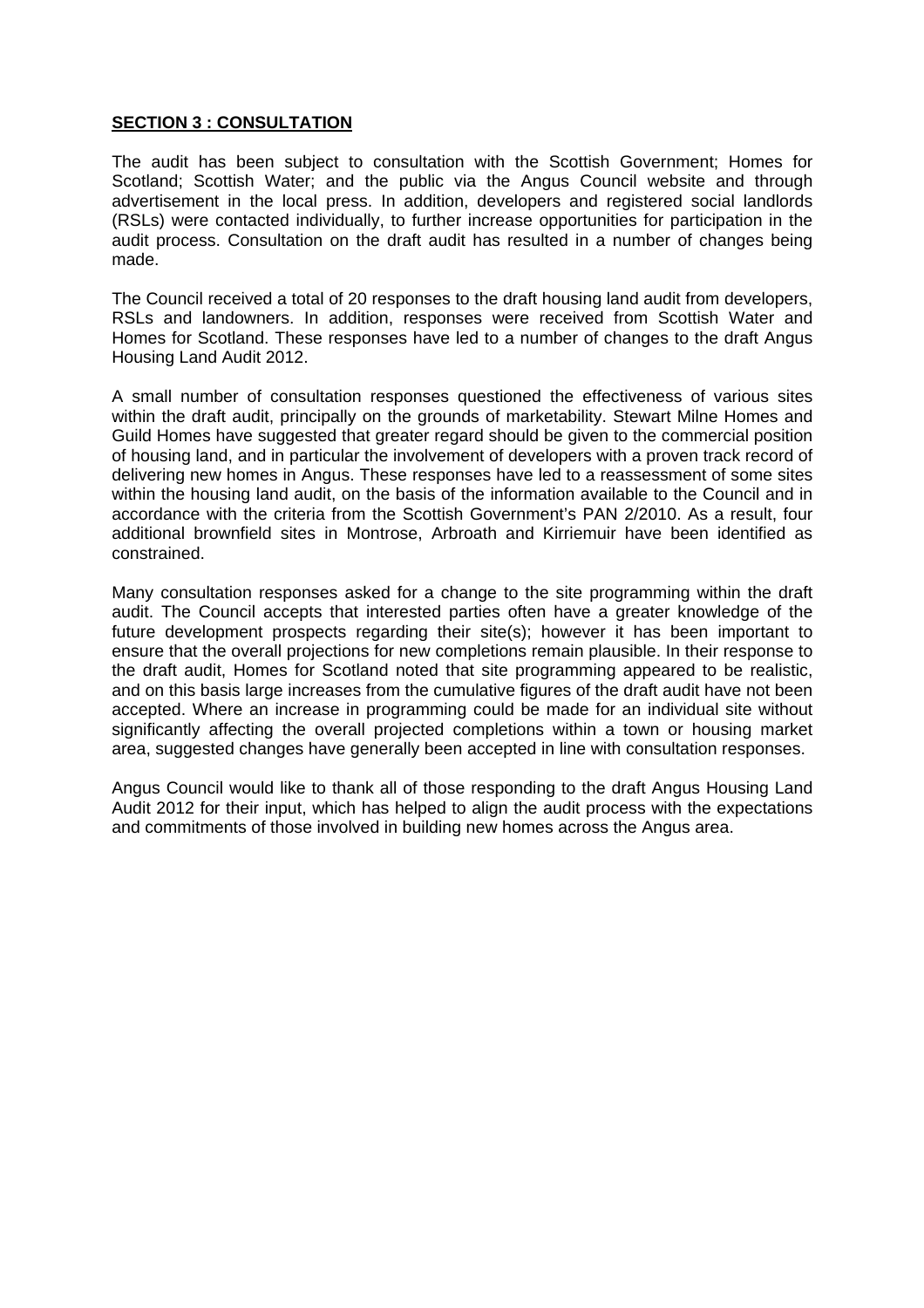# <span id="page-6-0"></span>**SECTION 4** ANGUS COUNCIL

HOUSING LAND SUPPLY AND POTENTIAL OUTPUT (April 2012)(sites of 5+ houses)

|                                    |          |       |       |       | PROGRAMMING ON EFFECTIVE SITES |          |          |         |       |                    |                    |
|------------------------------------|----------|-------|-------|-------|--------------------------------|----------|----------|---------|-------|--------------------|--------------------|
|                                    | 2012/    | 2013/ | 2014/ | 2015/ | 2016/                          | 2017/    | 2018/    | 2012 to | Later | <b>Constrained</b> | <b>Established</b> |
|                                    | 2013     | 2014  | 2015  | 2016  | 2017                           | 2018     | 2019     | 2019    | Years | <b>Sites</b>       | <b>Sites</b>       |
|                                    | А        | в     | C     | D     | Е                              | F        | G        |         |       |                    |                    |
| <b>BRECHIN</b>                     | 5        | 8     | 19    | 30    | 30                             | 27       | 20       | 139     | 19    | 410                | 568                |
| MONTROSE                           | 33       | 44    | 64    | 21    | 10                             | 15       | 15       | 202     | 253   | 47                 | 502                |
| BRECHIN/MONTROSE HMA LANDWARD      | $\Omega$ | 4     | 10    | 0     | 0                              | $\Omega$ | $\Omega$ | 14      | 0     | 320                | 334                |
| <b>Brechin/Montrose HMA Total</b>  | 38       | 56    | 93    | 51    | 40                             | 42       | 35       | 355     | 272   | 777                | 1404               |
| <b>ARBROATH</b>                    | 56       | 69    | 50    | 64    | 55                             | 30       | 30       | 354     | 133   | 58                 | 545                |
| ARBROATH HMA LANDWARD              |          | 15    | 37    | 19    | 24                             | 8        | $\Omega$ | 104     | 0     | 0                  | 104                |
| <b>Arbroath HMA Total</b>          | 57       | 84    | 87    | 83    | 79                             | 38       | 30       | 458     | 133   | 58                 | 649                |
| <b>CARNOUSTIE</b>                  | $\Omega$ | 35    | 29    | 23    | 2                              | 0        | $\Omega$ | 89      | 0     | 71                 | 160                |
| MONIFIETH                          | 14       | 6     | 35    | 0     | 36                             | $\Omega$ | $\Omega$ | 91      | 0     | 0                  | 91                 |
| SOUTH ANGUS HMA LANDWARD           | 3        | 11    | 19    | 7     | 4                              | 10       | 20       | 74      | 130   | 205                | 409                |
| South Angus HMA Total              | 17       | 52    | 83    | 30    | 42                             | 10       | 20       | 254     | 130   | 276                | 660                |
| <b>FORFAR</b>                      | 18       | 37    | 43    | 50    | 71                             | 75       | 75       | 369     | 149   | 70                 | 588                |
| <b>KIRRIEMUIR</b>                  | 30       | 23    | 21    | 20    | 20                             | 10       | $\Omega$ | 124     | 0     | 0                  | 124                |
| FORFAR/KIRRIEMUIR HMA LANDWARD     | 3        | 33    | 31    | 25    | 20                             | 15       | 12       | 139     | 0     | 0                  | 139                |
| <b>Forfar/Kirriemuir HMA Total</b> | 51       | 93    | 95    | 95    | 111                            | 100      | 87       | 632     | 149   | 70                 | 851                |
| <b>ANGUS</b>                       | 163      | 285   | 358   | 259   | 272                            | 190      | 172      | 1699    | 684   | 1181               | 3564               |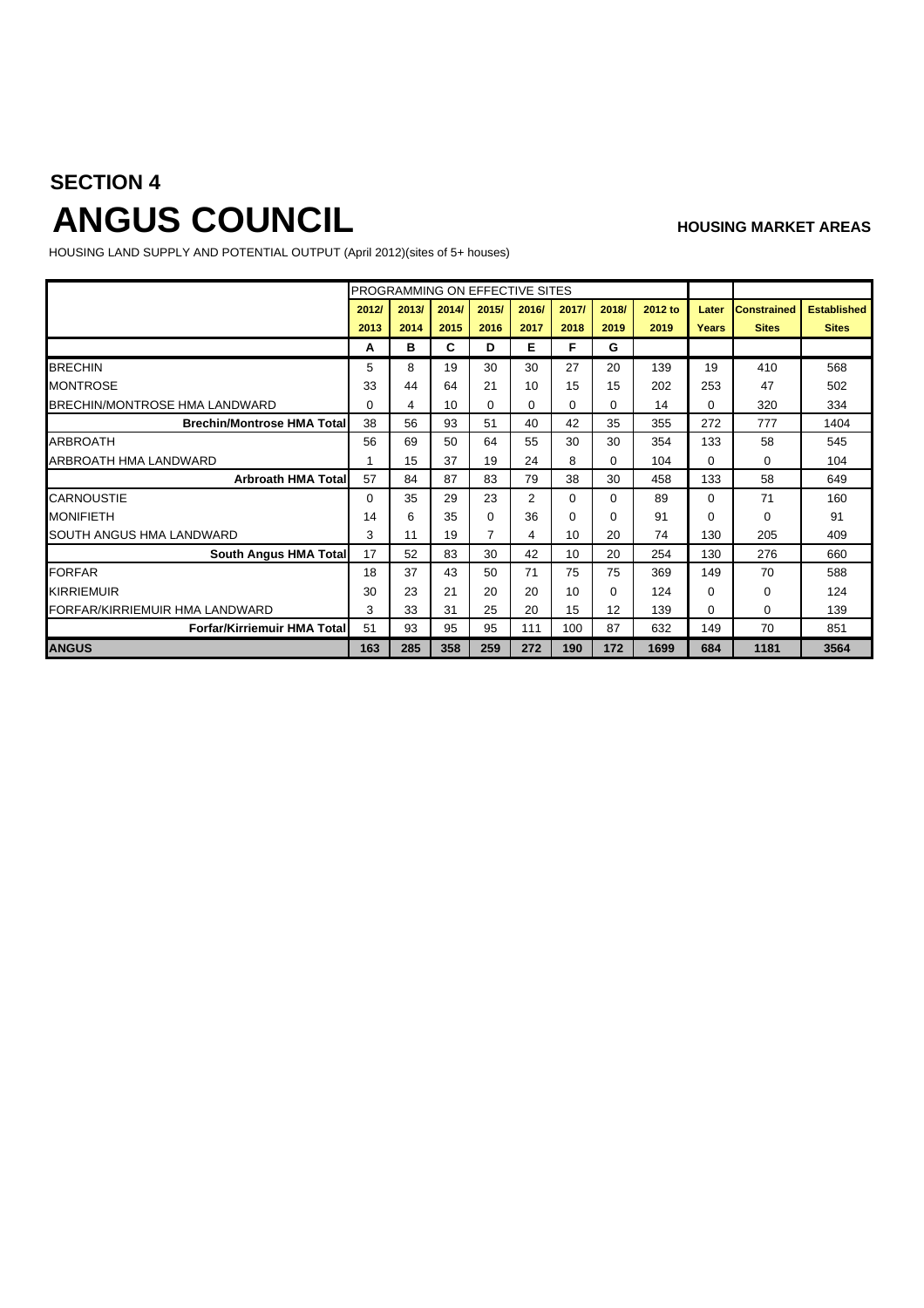## **BRECHIN**

|                | <b>EFFECTIVE SUPPLY</b>            |                                             |                            |               |                 |             |       |                                  |              | <b>PROGRAMMING -7 years</b> |       |       |    |    |                     |    |                                 |                    |
|----------------|------------------------------------|---------------------------------------------|----------------------------|---------------|-----------------|-------------|-------|----------------------------------|--------------|-----------------------------|-------|-------|----|----|---------------------|----|---------------------------------|--------------------|
|                | <b>LOCAL PLAN</b>                  |                                             |                            |               | <b>LAST</b>     | <b>AREA</b> |       | <b>COMPLETIONS</b>               | <b>UNITS</b> | 2012/                       | 2013/ | 2014/ |    |    |                     |    | 2015/ 2016/ 2017/ 2018/ 2012 to | Later              |
| <b>SITEREF</b> | <b>REF</b>                         | <b>NAME</b>                                 | <b>DEVELOPER</b>           | <b>STATUS</b> | <b>APPROVAL</b> | (ha.)       |       | CAPACITY 2011 to 2012   TO BUILD |              | 2013                        | 2014  | 2015  |    |    | 2016 2017 2018 2019 |    | 2019                            | Years              |
| <b>BRB053</b>  | B(b)                               | Bearehill/Rosehill                          | A & J Stephen              | <b>CONS</b>   | 11/02/2010      | 7.40        | 97    | 6.                               | 47           | 5                           | 5     | 10    | 10 | 10 |                     |    | 47                              |                    |
| BRB079b        | B <sub>3</sub>                     | Queens Park Housing Estate*                 | D J Laing                  | CONS          | 20/06/2006      | 0.87        | $22*$ | 0*                               | $9*$         |                             |       |       |    |    |                     |    |                                 |                    |
| BRB092a        | B1 part                            | Dubton Farm Phase 1                         | Scotia Homes               | <b>ALPR</b>   | 19/02/2009      | 12.10       | 99    |                                  | 99           |                             |       |       | 20 | 20 | 20                  | 20 | 80                              | 19                 |
| <b>BRB107</b>  |                                    | St Andrew Street, Townhead Nursery          | Smallburn Developments     | CONS          | 05/09/2006      | 0.50        |       |                                  | 3            |                             | 3     |       |    |    |                     |    | 3                               |                    |
| <b>BRB135</b>  |                                    | Clerk Street 59                             | Mr S Frew                  | <b>DEPC</b>   | 18/04/2011      | 0.09        | -9    |                                  | 9            |                             |       | 9     |    |    |                     |    | 9                               |                    |
|                |                                    | <b>TOTAL EFFECTIVE (SITES OF 5+ HOUSES)</b> |                            |               |                 | 20.09       | 212   | 8                                | 158          | 5                           | 8     | 19    | 30 | 30 | 27                  | 20 | 139                             | 19                 |
|                |                                    |                                             |                            |               |                 |             |       |                                  |              |                             |       |       |    |    |                     |    |                                 |                    |
|                | small sites (less than 5 houses)   |                                             |                            |               |                 | 1.72        | 43    | 5                                | 42           |                             |       |       |    |    |                     |    |                                 |                    |
|                |                                    |                                             |                            |               |                 |             |       |                                  |              |                             |       |       |    |    |                     |    |                                 |                    |
|                |                                    |                                             |                            |               |                 | 21.81       | 255   | 13                               | 200          |                             |       |       |    |    |                     |    |                                 |                    |
|                | <b>Total including small sites</b> |                                             |                            |               |                 |             |       |                                  |              |                             |       |       |    |    |                     |    |                                 |                    |
|                | <b>CONSTRAINED SUPPLY</b>          |                                             |                            |               |                 |             |       |                                  |              |                             |       |       |    |    |                     |    |                                 |                    |
|                | <b>LOCAL PLAN</b>                  |                                             |                            |               | <b>LAST</b>     | <b>AREA</b> |       | <b>NATURE OF LONG</b>            |              |                             |       |       |    |    |                     |    |                                 | <b>OTHER</b>       |
| <b>SITEREF</b> | <b>REF</b>                         | <b>NAME</b>                                 | <b>DEVELOPER</b>           | <b>STATUS</b> | <b>APPROVAL</b> | (ha.)       |       | <b>CAPACITY TERM CONSTRAINTS</b> |              |                             |       |       |    |    |                     |    |                                 | <b>FACTORS</b>     |
| <b>BRB039</b>  | B <sub>5</sub>                     | Scott Street Goods Yard                     | J Logan Milne & D M Carneg | <b>ALPR</b>   | 19/02/2009      | 2.40        | 70    | CON, MAR, LAN                    |              |                             |       |       |    |    |                     |    |                                 | <b>OPPORTUNITY</b> |
| <b>BRB098</b>  | <b>B6</b>                          | <b>Witchden Road</b>                        | Private                    | <b>ALPR</b>   | 19/02/2009      | 0.60        | 18    | OWN, MAR, LAN, CON               |              |                             |       |       |    |    |                     |    |                                 | <b>OPPORTUNITY</b> |
| BRB092b        | B1 part                            | Dubton Farm Phase 2                         | Private                    | <b>ALPR</b>   | 19/02/2009      | 16.90       | 301   | <b>MAR</b>                       |              |                             |       |       |    |    |                     |    |                                 |                    |
| <b>BRB074</b>  | <b>B2</b>                          | Nursery Lane, Andover P.S.                  | <b>Scott Properties</b>    | <b>ALPR</b>   | 19/02/2009      | 0.99        | 21    | OWN, PHYS                        |              |                             |       |       |    |    |                     |    |                                 |                    |
|                | <b>TOTAL CONSTRAINED</b>           |                                             |                            | 20.89         | 410             |             |       |                                  |              |                             |       |       |    |    |                     |    |                                 |                    |

\* Housing Regeneration Site where redevelopment results in a net loss of dwellings.

New housing not counted against Dundee & Angus Structure Plan allowance for Brechin & Montrose HMA

**CONSTRAINT** OWN=OWNERSHIP, PHY=PHYSICAL, CON=CONTAMINATION, DEF=DEFICIT FUNDING NOT COMMITTED, INF=INFRASTRUCTURE, LAN=LAND USE, MAR=MARKETABILITY CONS=UNDER CONSTRUCTION, DEPC=DETAILED PLANNING CONSENT, OUPC=OUTLINE PLANNING CONSENT, DELE=LIKELY TO BE DELETED , ALPR=ANGUS LOCAL PLAN REVIEW AS ADOPTED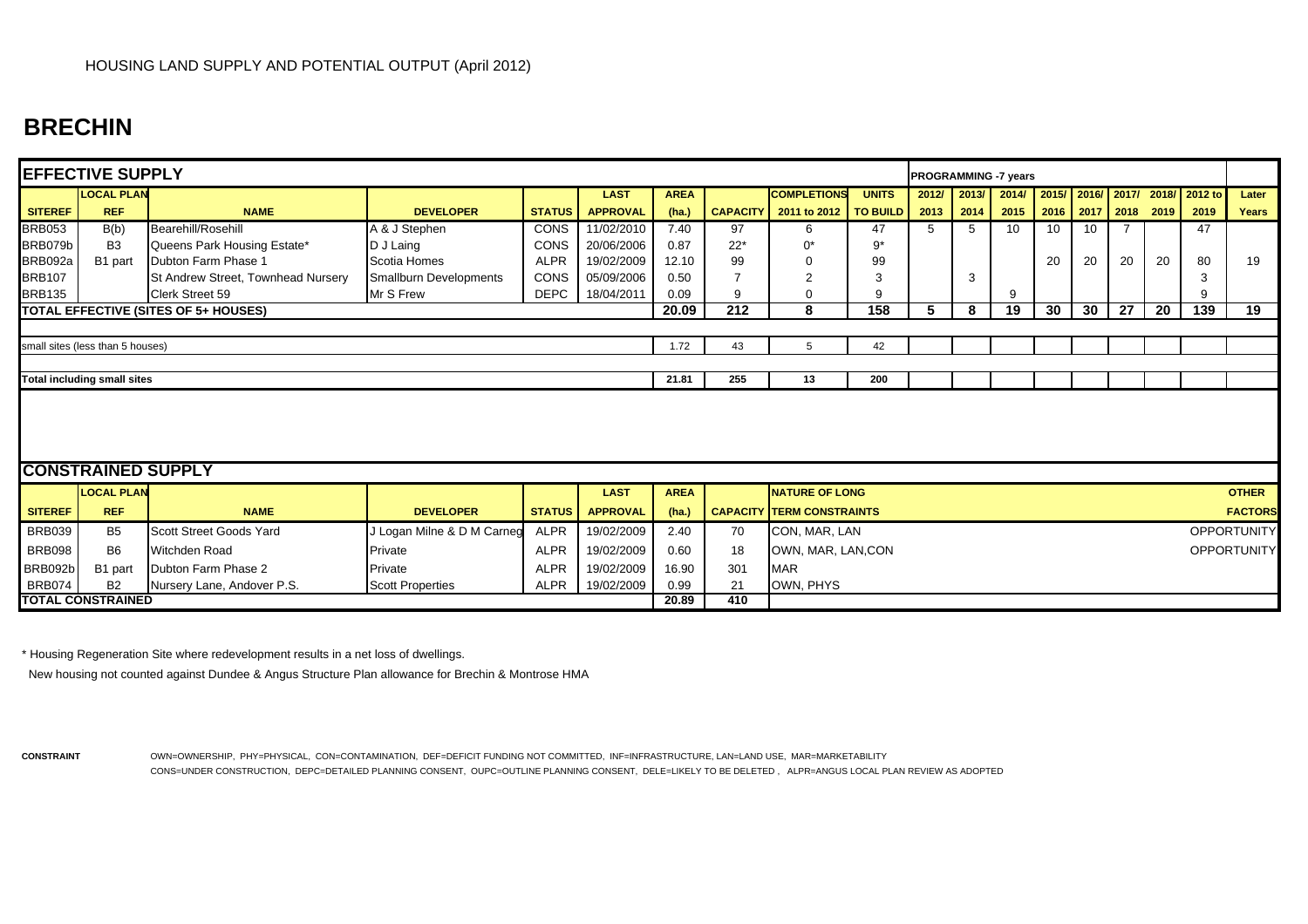## **MONTROSE**

|                | <b>EFFECTIVE SUPPLY</b>            |                                      |                                |               |                 |             |                 |                                 |                           |    | <b>PROGRAMMING -7 years</b> |      |                 |                     |    |    |                           |                |
|----------------|------------------------------------|--------------------------------------|--------------------------------|---------------|-----------------|-------------|-----------------|---------------------------------|---------------------------|----|-----------------------------|------|-----------------|---------------------|----|----|---------------------------|----------------|
|                | <b>LOCAL PLAN</b>                  |                                      |                                |               | <b>LAST</b>     | <b>AREA</b> |                 | <b>COMPLETIONS</b>              | <b>UNITS</b>              |    | 2012/ 2013/ 2014/ 2015/     |      |                 |                     |    |    | 2016/ 2017/ 2018/ 2012 to | Later          |
| <b>SITEREF</b> | <b>REF</b>                         | <b>NAME</b>                          | <b>DEVELOPER</b>               | <b>STATUS</b> | <b>APPROVAL</b> | (ha.)       | <b>CAPACITY</b> | 2011 to 2012                    | <b>TO BUILD</b> 2013 2014 |    |                             | 2015 |                 | 2016 2017 2018 2019 |    |    | 2019                      | Years          |
| MOM016a        | M1 part                            | <b>Brechin Road</b>                  | Muir Homes                     | <b>CONS</b>   | 28/03/2012      | 12.20       | 200             |                                 | 73                        | 28 | 18                          | 15   | $\overline{12}$ |                     |    |    | 73                        |                |
| MOM016b        | M1 part                            | <b>Brechin Road</b>                  | Private                        | <b>OUPC</b>   | 07/07/2010      | 17.80       | 293             |                                 | 293                       |    |                             |      |                 | 10                  | 15 | 15 | 40                        | 253            |
| <b>MOM037</b>  | M(a)                               | <b>Waldron Road</b>                  | Messrs Batchelor               | <b>OUPC</b>   | 18/05/2009      | 0.56        |                 |                                 | 8                         |    |                             | 4    | 4               |                     |    |    | 8                         |                |
| <b>MOM087</b>  | M <sub>2</sub>                     | Dungmans Tack                        | Angus Council                  | CONS          | 20/09/2011      | 1.20        | 45              |                                 | 45                        | 5  | 20                          | 20   |                 |                     |    |    | 45                        |                |
| MOM088b        | M(c)                               | Chapel Works, Patons Mill West       | George Martin (Builders)       | <b>DEPC</b>   | 03/12/2007      | 0.16        | 10              |                                 | 10                        |    |                             | 10   |                 |                     |    |    |                           |                |
| <b>MOM136</b>  |                                    | Croft Road                           | Mr John Gray                   | CONS          | 09/07/2009      | 0.15        |                 |                                 | 2                         |    | 2                           |      |                 |                     |    |    |                           |                |
| <b>MOM156</b>  |                                    | Wishart Gardens, Roseacre Caravans   | Northesk Dev Co                | CONS          | 06/08/2008      | 0.65        |                 |                                 |                           |    |                             | 3    |                 |                     |    |    |                           |                |
| <b>MOM175</b>  |                                    | Lower Hall Street 15-17              | <b>Mr Grant Turriff</b>        | <b>DEPC</b>   | 26/06/2007      | 0.04        |                 |                                 |                           |    |                             |      |                 |                     |    |    |                           |                |
| <b>MOM214</b>  |                                    | Bridge Street 65-71                  | Mr Alex Gibson                 | <b>DEPC</b>   | 04/02/2011      | 0.05        |                 |                                 |                           |    |                             | 5    |                 |                     |    |    |                           |                |
| <b>MOM218</b>  |                                    | Broomfield Road rear of 11 to 15     | <b>B &amp; K Properties</b>    | <b>OUPC</b>   | 18/10/2011      | 0.14        |                 |                                 |                           |    |                             |      | 5               |                     |    |    |                           |                |
|                |                                    | TOTAL EFFECTIVE (SITES OF 5+ HOUSES) |                                |               |                 | 32.95       | 588             | 9                               | 455                       | 33 | 44                          | 64   | 21              | 10                  | 15 | 15 | 202                       | 253            |
|                |                                    |                                      |                                |               |                 |             |                 |                                 |                           |    |                             |      |                 |                     |    |    |                           |                |
|                | small sites (less than 5 houses)   |                                      |                                |               |                 | 105         | 51              | $\epsilon$                      | 51                        |    |                             |      |                 |                     |    |    |                           |                |
|                |                                    |                                      |                                |               |                 |             |                 |                                 |                           |    |                             |      |                 |                     |    |    |                           |                |
|                | <b>Total including small sites</b> |                                      |                                |               |                 | 32.95       | 639             | 15                              | 506                       |    |                             |      |                 |                     |    |    |                           |                |
|                |                                    |                                      |                                |               |                 |             |                 |                                 |                           |    |                             |      |                 |                     |    |    |                           |                |
|                | <b>CONSTRAINED SUPPLY</b>          |                                      |                                |               |                 |             |                 |                                 |                           |    |                             |      |                 |                     |    |    |                           |                |
|                | <b>LOCAL PLAN</b>                  |                                      |                                |               | <b>LAST</b>     | <b>AREA</b> |                 | <b>NATURE OF LONG</b>           |                           |    |                             |      |                 |                     |    |    |                           | <b>OTHER</b>   |
| <b>SITEREF</b> | <b>REF</b>                         | <b>NAME</b>                          | <b>DEVELOPER</b>               | <b>STATUS</b> | <b>APPROVAL</b> | (ha.)       |                 | <b>CAPACITY TERM CONSTRAINT</b> |                           |    |                             |      |                 |                     |    |    |                           | <b>FACTORS</b> |
| <b>MOM116</b>  | M(f)                               | <b>Hill Place</b>                    | <b>Pert Bruce Construction</b> | <b>ALPR</b>   | 19/02/2009      | 0.13        | 12 <sup>°</sup> | <b>DEF</b>                      |                           |    |                             |      |                 |                     |    |    |                           |                |
| <b>MOM210</b>  |                                    | Waldron Road, Former Drexel Workshop | Fernmeadow Developments        | <b>DEPC</b>   | 08/11/2010      | 0.41        | 29              | <b>MAR</b>                      |                           |    |                             |      |                 |                     |    |    |                           |                |
| <b>MOM199</b>  |                                    | <b>Traill Drive</b>                  | Ian Ingram Contracts           | DEPC          | 13/01/2011      | 0.07        |                 | LAN                             |                           |    |                             |      |                 |                     |    |    |                           |                |
|                | <b>TOTAL CONSTRAINED</b>           |                                      |                                |               |                 | 0.61        | 47              |                                 |                           |    |                             |      |                 |                     |    |    |                           |                |

**STATUS**

**CONSTRAINT** OWN=OWNERSHIP, PHY=PHYSICAL, CON=CONTAMINATION, DEF=DEFICIT FUNDING NOT COMMITTED, INF=INFRASTRUCTURE, LAN=LAND USE, MAR=MARKETABILITY CONS=UNDER CONSTRUCTION, DEPC=DETAILED PLANNING CONSENT, OUPC=OUTLINE PLANNING CONSENT, DELE=LIKELY TO BE DELETED , ALPR=ANGUS LOCAL PLAN REVIEW AS ADOPTED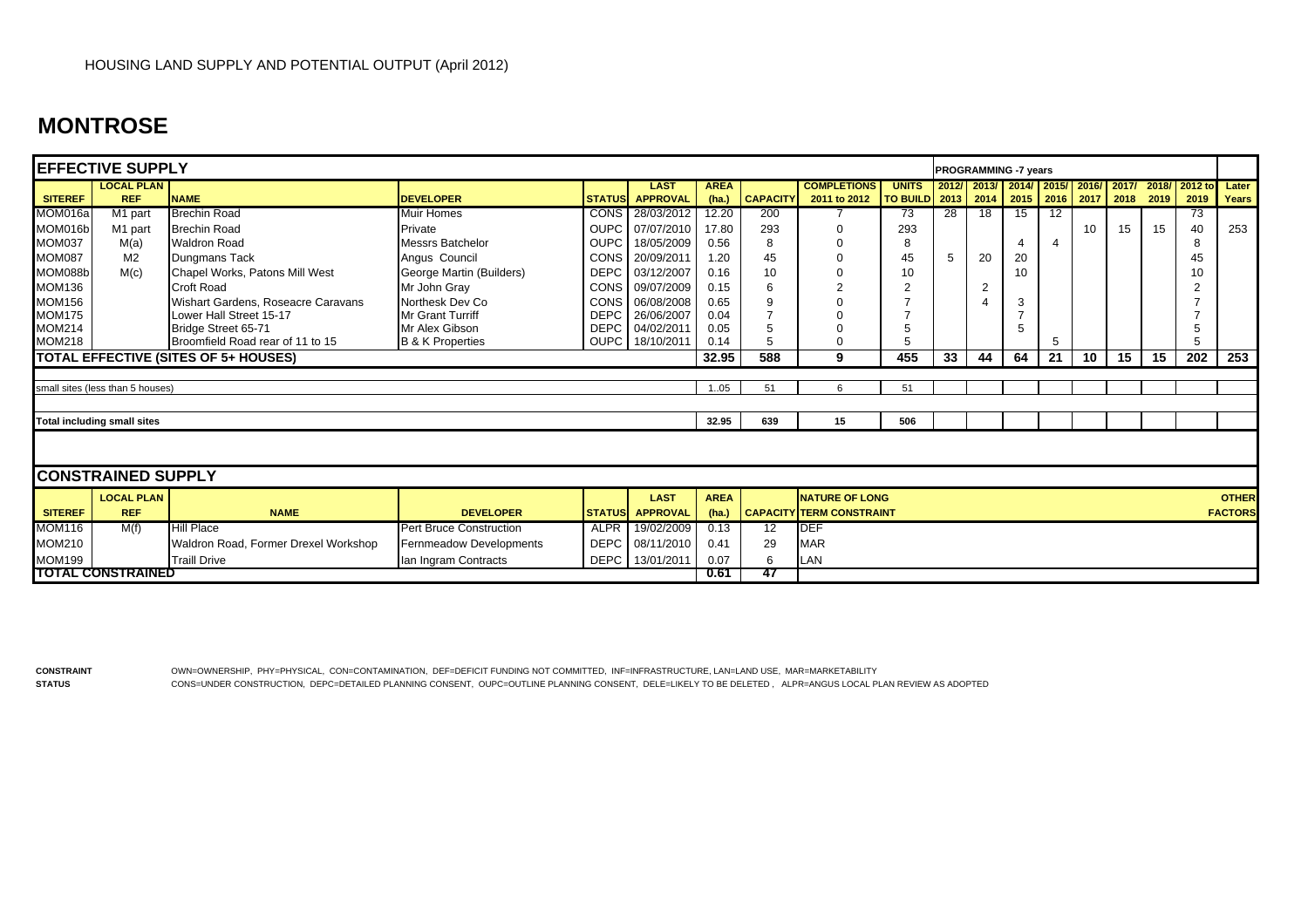## **BRECHIN/MONTROSE HOUSING MARKET AREA LANDWARD**

|                | <b>EFFECTIVE SUPPLY</b>            |                                                |                 |                            |             |                            |             |     |                                                           |              | <b>PROGRAMMING -7 years</b> |                                   |    |   |                   |      |       |                    |                |
|----------------|------------------------------------|------------------------------------------------|-----------------|----------------------------|-------------|----------------------------|-------------|-----|-----------------------------------------------------------|--------------|-----------------------------|-----------------------------------|----|---|-------------------|------|-------|--------------------|----------------|
|                | <b>LOCAL PLAN</b>                  |                                                |                 |                            |             | <b>LAST</b>                | <b>AREA</b> |     | <b>COMPLETIONS</b>                                        | <b>UNITS</b> | 2012/                       | $\mid$ 2013/ 2014/                |    |   | 2015/ 2016/ 2017/ |      | 2018/ | 2012 to            | Later          |
| <b>SITEREF</b> | <b>REF</b>                         | <b>NAME</b>                                    | <b>LOCATION</b> | <b>DEVELOPER</b>           |             |                            |             |     | STATUS APPROVAL (ha.) CAPACITY 2011 to 2012 TO BUILD 2013 |              |                             | $\vert$ 2014 $\vert$ 2015 $\vert$ |    |   | 2016 2017         | 2018 | 2019  | 2019               | <b>Years</b>   |
| <b>BRL073</b>  |                                    | Mains of Farnell                               | Farnell         | <b>Angus Estates</b>       | DEPC        | 09/06/2009                 | 0.84        |     |                                                           |              |                             |                                   | 3  |   |                   |      |       |                    |                |
| MOL052         |                                    | Muirton of Ballochy, Bridge of Dun             | Dun             | <b>Kirkland Properties</b> | <b>CONS</b> | 06/05/2008                 | 1.19        |     |                                                           |              |                             |                                   |    |   |                   |      |       |                    |                |
| MOL066         | M(i)                               | Rosemount Road, Sunnyside Social Club Hillside |                 | Sunnyside Developments     | CONS        | 22/02/2008                 | 0.49        |     |                                                           |              |                             |                                   |    |   |                   |      |       |                    |                |
| MOL108         |                                    | Glenskinno Farm, Wellhill                      | Hillside        | Mr & Mrs Gall              | DEPC        | 25/09/2009                 | 0.11        | 6   |                                                           | 'n           |                             |                                   | 6  |   |                   |      |       | 6                  |                |
|                |                                    | <b>TOTAL EFFECTIVE (SITES OF 5+ HOUSES)</b>    |                 |                            |             |                            | 2.63        | 23  | 3                                                         | 14           |                             |                                   | 10 | 0 |                   | 0    | 0     | 14                 | $\mathbf 0$    |
|                |                                    |                                                |                 |                            |             |                            |             |     |                                                           |              |                             |                                   |    |   |                   |      |       |                    |                |
|                | small sites (less than 5 houses)   |                                                |                 |                            |             |                            | 14.03       | 88  |                                                           | 84           |                             |                                   |    |   |                   |      |       |                    |                |
|                |                                    |                                                |                 |                            |             |                            |             |     |                                                           |              |                             |                                   |    |   |                   |      |       |                    |                |
|                | <b>Total including small sites</b> |                                                |                 |                            |             |                            | 16.66       | 111 | 14                                                        | 98           |                             |                                   |    |   |                   |      |       |                    |                |
|                |                                    |                                                |                 |                            |             |                            |             |     |                                                           |              |                             |                                   |    |   |                   |      |       |                    |                |
|                |                                    |                                                |                 |                            |             |                            |             |     |                                                           |              |                             |                                   |    |   |                   |      |       |                    |                |
|                |                                    |                                                |                 |                            |             |                            |             |     |                                                           |              |                             |                                   |    |   |                   |      |       |                    |                |
|                | <b>CONSTRAINED SUPPLY</b>          |                                                |                 |                            |             |                            |             |     |                                                           |              |                             |                                   |    |   |                   |      |       |                    |                |
|                | <b>LOCAL PLANI</b>                 |                                                |                 |                            |             | <b>LAST</b>                | <b>AREA</b> |     | <b>INATURE OF LONG</b>                                    |              |                             |                                   |    |   |                   |      |       |                    | <b>OTHER</b>   |
| <b>SITEREF</b> | <b>REF</b>                         | <b>NAME</b>                                    | <b>LOCATION</b> | <b>DEVELOPER</b>           |             | <b>STATUS   APPROVAL  </b> | (ha)        |     | <b>CAPACITY TERM CONSTRAINT</b>                           |              |                             |                                   |    |   |                   |      |       |                    | <b>FACTORS</b> |
| MOL075         | M4                                 | Sunnyside Hospital Estate                      | Hillside        | Private                    | ALPR        | 19/02/2009                 | 21.00       | 320 | LAN, MAR                                                  |              |                             |                                   |    |   |                   |      |       | <b>OPPORTUNITY</b> |                |
|                | <b>TOTAL CONSTRAINED</b>           |                                                |                 |                            |             |                            | 21.00       | 320 |                                                           |              |                             |                                   |    |   |                   |      |       |                    |                |

**CONSTRAINT** OWN=OWNERSHIP, PHY=PHYSICAL, CON=CONTAMINATION, DEF=DEFICIT FUNDING NOT COMMITTED, INF=INFRASTRUCTURE, LAN=LAND USE, MAR=MARKETABILITY

**STATUS**CONS=UNDER CONSTRUCTION, DEPC=DETAILED PLANNING CONSENT, OUPC=OUTLINE PLANNING CONSENT, DELE=LIKELY TO BE DELETED , ALPR=ANGUS LOCAL PLAN REVIEW AS ADOPTED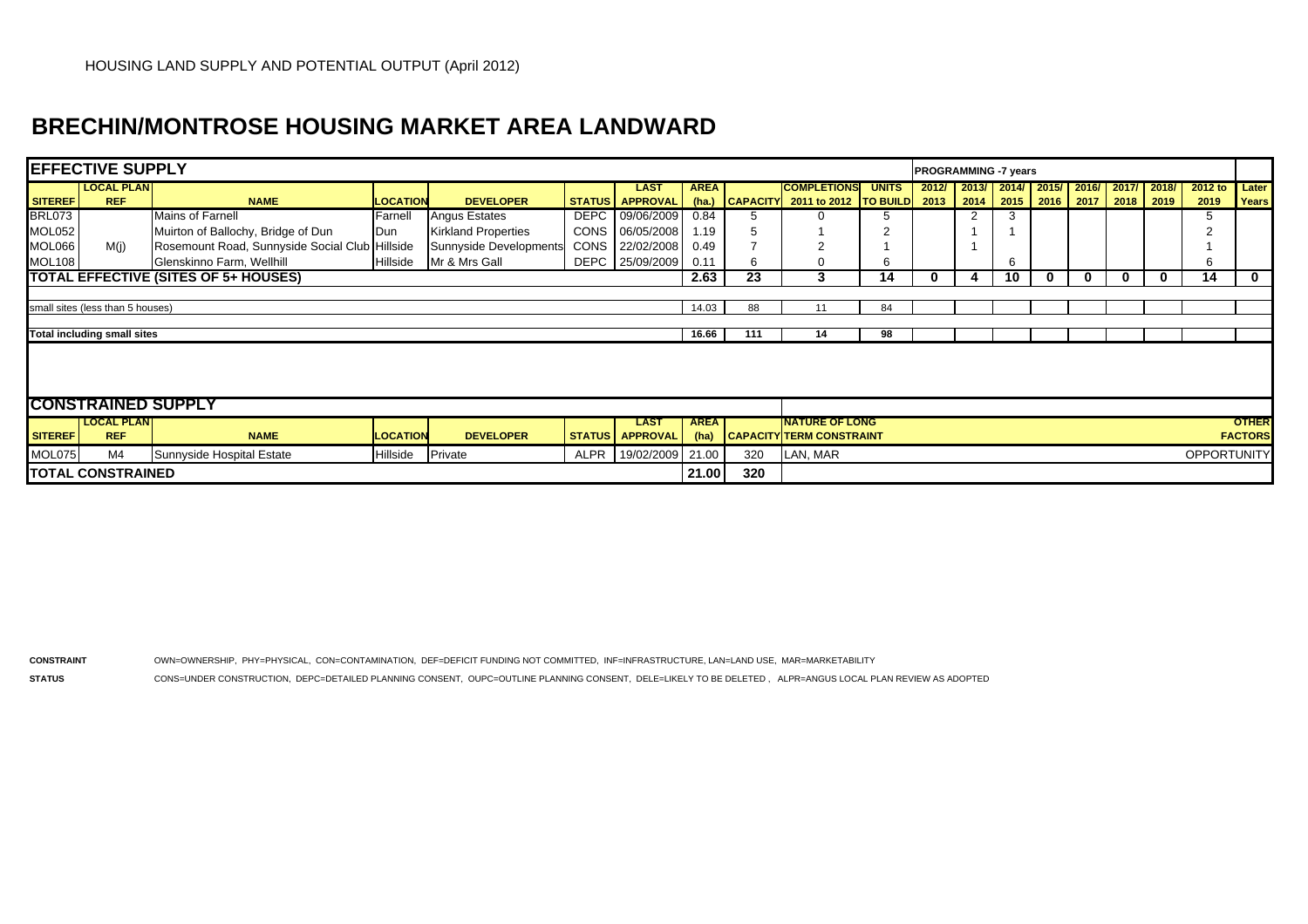## **ARBROATH**

|                | <b>EFFECTIVE SUPPLY</b>            |                                      |                                       |             |                        |             |                 |                                 |              | <b>PROGRAMMING -7 years</b> |       |                |       |       |      |      |                     |                    |
|----------------|------------------------------------|--------------------------------------|---------------------------------------|-------------|------------------------|-------------|-----------------|---------------------------------|--------------|-----------------------------|-------|----------------|-------|-------|------|------|---------------------|--------------------|
|                | <b>LOCAL PLAN</b>                  |                                      |                                       |             | <b>LAST</b>            | <b>AREA</b> |                 | <b>COMPLETIONS</b>              | <b>UNITS</b> | 2012/                       | 2013/ | 2014/          | 2015/ | 2016/ |      |      | 2017/ 2018/ 2012 to | Later              |
| <b>SITEREF</b> | <b>REF</b>                         | <b>NAME</b>                          | <b>DEVELOPER</b>                      |             | STATUS APPROVAL        | (ha.)       | <b>CAPACITY</b> | 2011 to 2012   TO BUILD         |              | 2013                        | 2014  | 2015           | 2016  | 2017  | 2018 | 2019 | 2019                | Years              |
| <b>ACA198</b>  | A1                                 | Montrose Road                        | <b>Stewart Milne Homes</b>            | CONS        | 09/02/2012             | 15.10       | 338             | $\Omega$                        | 338          | 35                          | 20    | 30             | 30    | 30    | 30   | 30   | 205                 | 133                |
| <b>ACA171</b>  | A(g)                               | Springfield Terrace, Abbeybank House | <b>McNulty Homes</b>                  | <b>DEPC</b> | 10/05/2011             | 0.53        | 9               | $\Omega$                        | 9            |                             | 9     |                |       |       |      |      | 9                   |                    |
| <b>ACA199</b>  | A <sub>5</sub>                     | Cliffburn                            | <b>Taylor Wimpey</b>                  | <b>DEPC</b> | 25/07/2011             | 1.90        | 123             | 16                              | 41           | 21                          | 20    |                |       |       |      |      | 41                  |                    |
| <b>ACA200</b>  | A9                                 | <b>Ernest Street/Palmer Street</b>   | <b>LEJ Ltd</b>                        | <b>ALPR</b> | 19/02/2009             | 1.50        | 50              | $\Omega$                        | 50           |                             |       | 10             | 15    | 25    |      |      | 50                  |                    |
| <b>ACA209</b>  |                                    | Cairnie Loan, The Cairnie            | Fotheringham Property Developments    | CONS        | 20/03/2006             | 0.37        | 35              | $\Omega$                        | 20           |                             |       | 3              |       |       |      |      | 3                   |                    |
| <b>ACA224</b>  |                                    | Burnside Drive, Arbroath Herald      | Caledonia Housing Association         | <b>DEPC</b> | 11/05/2007             | 0.16        | 20              | $\Omega$                        | 20           |                             | 20    |                |       |       |      |      | 20                  |                    |
| <b>ACA243</b>  |                                    | <b>Viewfield Hotel</b>               | Mr Ivor Brown                         | <b>DEPC</b> | 21/09/2009             | 0.30        | 21              | 0                               | 21           |                             |       | $\overline{2}$ | 19    |       |      |      | 21                  |                    |
| <b>ACA253</b>  |                                    | Millgate/North Grimsby               | Mr Mark Edgar                         | <b>DEPC</b> | 02/02/2011             | 0.04        | 5               | $\Omega$                        | 5            |                             |       |                |       |       |      |      | 5                   |                    |
|                |                                    | TOTAL EFFECTIVE (SITES OF 5+ HOUSES) |                                       |             |                        | 19.90       | 601             | 16                              | 504          | 56                          | 69    | 50             | 64    | 55    | 30   | 30   | 354                 | 133                |
|                |                                    |                                      |                                       |             |                        |             |                 |                                 |              |                             |       |                |       |       |      |      |                     |                    |
|                | small sites (less than 5 houses)   |                                      |                                       |             |                        | 1.60        | 57              | 3                               | 56           |                             |       |                |       |       |      |      |                     |                    |
|                |                                    |                                      |                                       |             |                        |             |                 |                                 |              |                             |       |                |       |       |      |      |                     |                    |
|                | <b>Total including small sites</b> |                                      |                                       |             |                        | 21.50       | 658             | 19                              | 560          |                             |       |                |       |       |      |      |                     |                    |
|                |                                    |                                      |                                       |             |                        |             |                 |                                 |              |                             |       |                |       |       |      |      |                     |                    |
|                |                                    |                                      |                                       |             |                        |             |                 |                                 |              |                             |       |                |       |       |      |      |                     |                    |
|                | <b>CONSTRAINED SUPPLY</b>          |                                      |                                       |             |                        |             |                 |                                 |              |                             |       |                |       |       |      |      |                     |                    |
|                | <b>LOCAL PLAN</b>                  |                                      |                                       |             | <b>LAST</b>            | <b>AREA</b> |                 | <b>NATURE OF LONG</b>           |              |                             |       |                |       |       |      |      |                     | <b>OTHER</b>       |
| <b>SITEREF</b> | <b>REF</b>                         | <b>NAME</b>                          | <b>DEVELOPER</b>                      |             | <b>STATUS</b> APPROVAL | (ha.)       |                 | <b>CAPACITY TERM CONSTRAINT</b> |              |                             |       |                |       |       |      |      |                     | <b>FACTORS</b>     |
| <b>ACA141</b>  | <b>A7</b>                          | Little Cairnie Hospital              | Private                               | <b>ALPR</b> | 19/02/2009             | 0.30        | 6               | <b>OWN</b>                      |              |                             |       |                |       |       |      |      |                     | <b>OPPORTUNITY</b> |
| <b>ACA202</b>  | A10                                | Wardmill/Dens Road                   |                                       | <b>ALPR</b> | 19/02/2009             |             |                 | LAN                             |              |                             |       |                |       |       |      |      |                     | <b>OPPORTUNITY</b> |
| ACA017         | A(a)                               | Cairnie Road, The Elms               | <b>Kwikbuild Building Contractors</b> | <b>ALPR</b> | 19/02/2009             | 0.58        | 14              | <b>MAR</b>                      |              |                             |       |                |       |       |      |      |                     |                    |
| <b>ACA236</b>  |                                    | Lordburn 3                           | Mr K Bertram                          | <b>DEPC</b> | 18/08/2008             | 0.03        | 6               | <b>MAR</b>                      |              |                             |       |                |       |       |      |      |                     |                    |
| ACA237         |                                    | Hill Street 19                       | Lodge Panmuir 299                     | <b>DEPC</b> | 31/12/2008             | 0.03        | $\overline{7}$  | <b>MAR</b>                      |              |                             |       |                |       |       |      |      |                     |                    |
| <b>ACA183</b>  | A(i)                               | Elliot                               | G Land                                | <b>ALPR</b> | 19/02/2009             | 1.24        | 25              | <b>OWN</b>                      |              |                             |       |                |       |       |      |      |                     |                    |
|                | <b>TOTAL CONSTRAINED</b>           |                                      |                                       |             |                        | 2.18        | 58              |                                 |              |                             |       |                |       |       |      |      |                     |                    |

**CONSTRAINT** OWN=OWNERSHIP, PHY=PHYSICAL, CON=CONTAMINATION, DEF=DEFICIT FUNDING NOT COMMITTED, INF=INFRASTRUCTURE, LAN=LAND USE, MAR=MARKETABILITY

**STATUS**CONS=UNDER CONSTRUCTION, DEPC=DETAILED PLANNING CONSENT, OUPC=OUTLINE PLANNING CONSENT, DELE=LIKELY TO BE DELETED , ALPR=ANGUS LOCAL PLAN REVIEW AS ADOPTED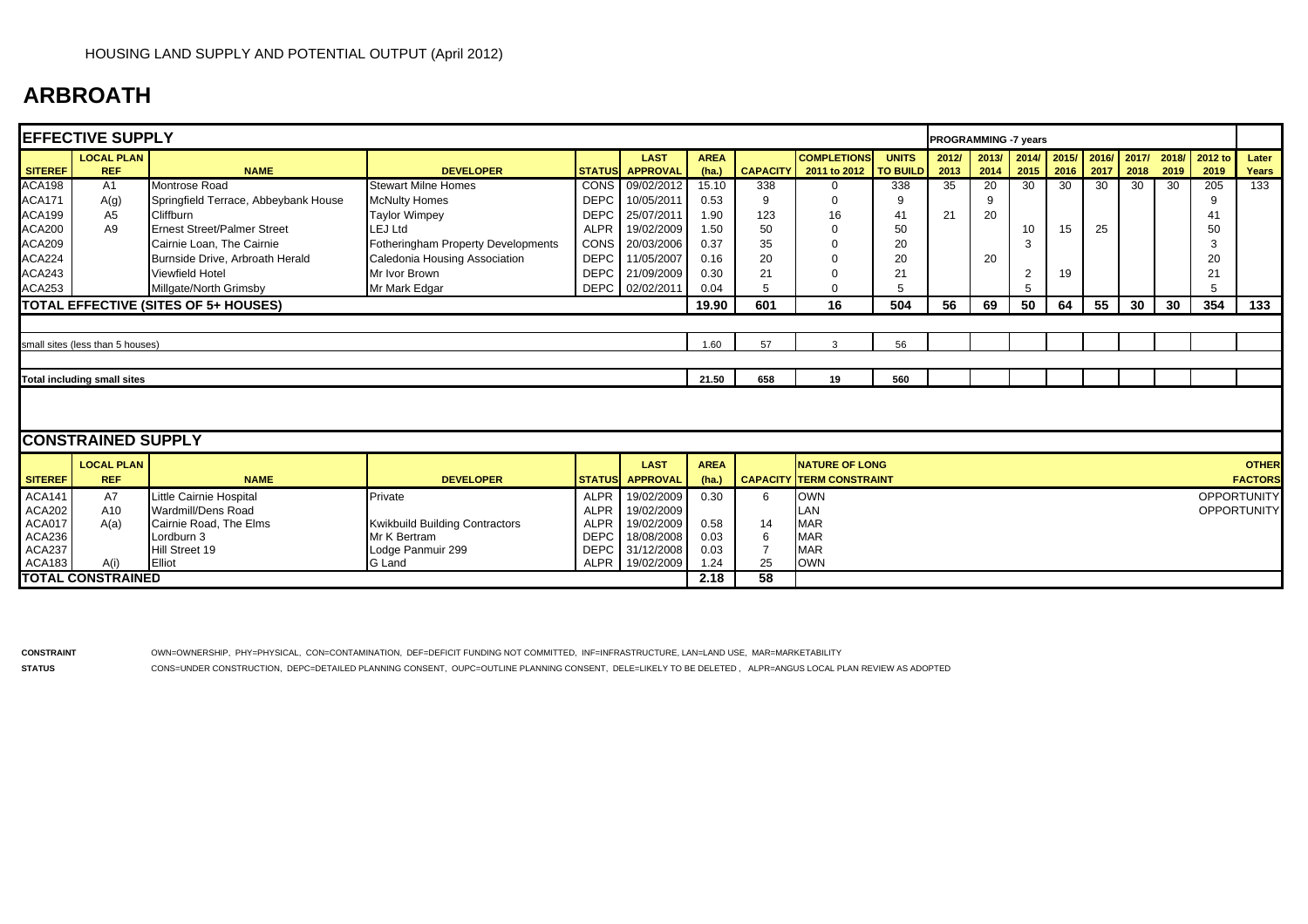## **ARBROATH HOUSING MARKET AREA LANDWARD**

|                | <b>IEFFECTIVE SUPPLY</b>           |                                             |                       |                                                                  |             |                                       |                      |                 |                                                                                                        |              |  |    | <b>PROGRAMMING -7 years</b> |                |    |   |                                            |     |                |
|----------------|------------------------------------|---------------------------------------------|-----------------------|------------------------------------------------------------------|-------------|---------------------------------------|----------------------|-----------------|--------------------------------------------------------------------------------------------------------|--------------|--|----|-----------------------------|----------------|----|---|--------------------------------------------|-----|----------------|
| <b>SITEREF</b> | <b>LOCAL PLAN</b><br><b>REF</b>    | <b>NAME</b>                                 | <b>LOCATION</b>       | <b>DEVELOPER</b>                                                 |             | <b>LAST</b><br><b>STATUS APPROVAL</b> | <b>AREA</b><br>(ha.) | <b>CAPACITY</b> | <b>ICOMPLETIONS</b><br>2011 to 2012   TO BUILD   2013   2014   2015   2016   2017   2018   2019   2019 | <b>UNITS</b> |  |    |                             |                |    |   | 2012/2013/2014/2015/2016/2017/2018/2012 to |     | Later<br>Years |
|                |                                    |                                             |                       |                                                                  |             |                                       |                      |                 |                                                                                                        |              |  |    |                             |                |    |   |                                            |     |                |
| <b>ACL239</b>  | Am1                                | Kirkbank                                    |                       | Auchmithie Crudie Farms                                          | <b>ALPR</b> | 19/02/2009                            | 1.20                 | 15              | $\Omega$                                                                                               | 15           |  | 8  |                             |                |    |   |                                            | 15  |                |
| ACL328         |                                    | Greystone                                   |                       | Carmyllie Mrs A Goetz                                            |             | OUPC 06/01/2010                       | 0.55                 |                 | $\Omega$                                                                                               | b            |  |    |                             | $\overline{2}$ |    |   |                                            |     |                |
| ACL007         | LG <sub>1</sub>                    | Letham Grange                               | Colliston             | <b>FPC</b> Developments                                          |             | CONS 01/06/2010                       | 8.68                 | 140             | $\Omega$                                                                                               |              |  |    |                             |                |    |   |                                            |     |                |
| <b>ACL106</b>  |                                    | Cotton of Colliston                         | Colliston             | D Henderson/Kilwarton Ltd                                        |             | CONS 02/03/2005                       | 0.48                 |                 |                                                                                                        |              |  |    |                             |                |    |   |                                            |     |                |
| ACL226         | Fk <sub>2</sub>                    | Gardyne Street South of                     |                       | <b>Friockheim Guild Homes</b>                                    | OUPC I      | 13/12/2011                            | 7.40                 | 40              |                                                                                                        | 40           |  | 5  | 10                          | 10             | 10 |   |                                            | 40  |                |
| ACL015         |                                    | Ik1 & Ik(b) Lunan Avenue/Kirkton Farm       | Inverkeilor Mr D Reid |                                                                  | ALPR        | 19/02/2009                            | 1.90                 | 13              |                                                                                                        | 3<br>6       |  |    |                             |                |    |   |                                            |     |                |
| <b>ACL110</b>  | $lk(c)$ (part)                     | Railway Field 1, Inverkeilor South          |                       | Inverkeilor Inverkeilor Property Co                              |             | CONS 07/07/2004                       | 4.00                 | 36              |                                                                                                        | 20           |  |    |                             | 5              | 10 |   |                                            | 20  |                |
| ACL163         | $lk(c)$ (part)                     | Railway Field 2, Inverkeilor South          |                       | Inverkeilor Angus Housing Association                            |             | DEPC 03/04/2008                       | 0.90                 | 10              |                                                                                                        |              |  |    | 10                          |                |    |   |                                            | 10  |                |
| ACL285         |                                    | North Mains of Ethie                        |                       | Inverkeilor Messrs Tinsley, Fitchett & Burgess DEPC   17/12/2007 |             |                                       | 0.41                 |                 | $\Omega$                                                                                               |              |  |    | ົ                           | $\overline{2}$ |    |   |                                            |     |                |
|                |                                    | <b>TOTAL EFFECTIVE (SITES OF 5+ HOUSES)</b> |                       |                                                                  |             |                                       | 25.52                | 269             | 2                                                                                                      | 104          |  | 15 | 37                          | 19             | 24 | 8 | $\mathbf{0}$                               | 104 |                |
|                |                                    |                                             |                       |                                                                  |             |                                       |                      |                 |                                                                                                        |              |  |    |                             |                |    |   |                                            |     |                |
|                | small sites (less than 5 houses)   |                                             |                       |                                                                  |             |                                       | 11.33                | 89              | 21                                                                                                     |              |  |    |                             |                |    |   |                                            |     |                |
|                |                                    |                                             |                       |                                                                  |             |                                       |                      |                 |                                                                                                        |              |  |    |                             |                |    |   |                                            |     |                |
|                | <b>Total including small sites</b> |                                             |                       | 36.85                                                            | 358         | 23                                    | 181                  |                 |                                                                                                        |              |  |    |                             |                |    |   |                                            |     |                |

**CONSTRAINTS** OWN=OWNERSHIP, PHY=PHYSICAL, CON=CONTAMINATION, DEF=DEFICIT FUNDING NOT COMMITTED, INF=INFRASTRUCTURE, LAN=LAND USE, MAR=MARKETABILITY

**STATUS**CONS=UNDER CONSTRUCTION, DEPC=DETAILED PLANNING CONSENT, OUPC=OUTLINE PLANNING CONSENT, DELE=LIKELY TO BE DELETED , ALPR=ANGUS LOCAL PLAN REVIEW AS ADOPTED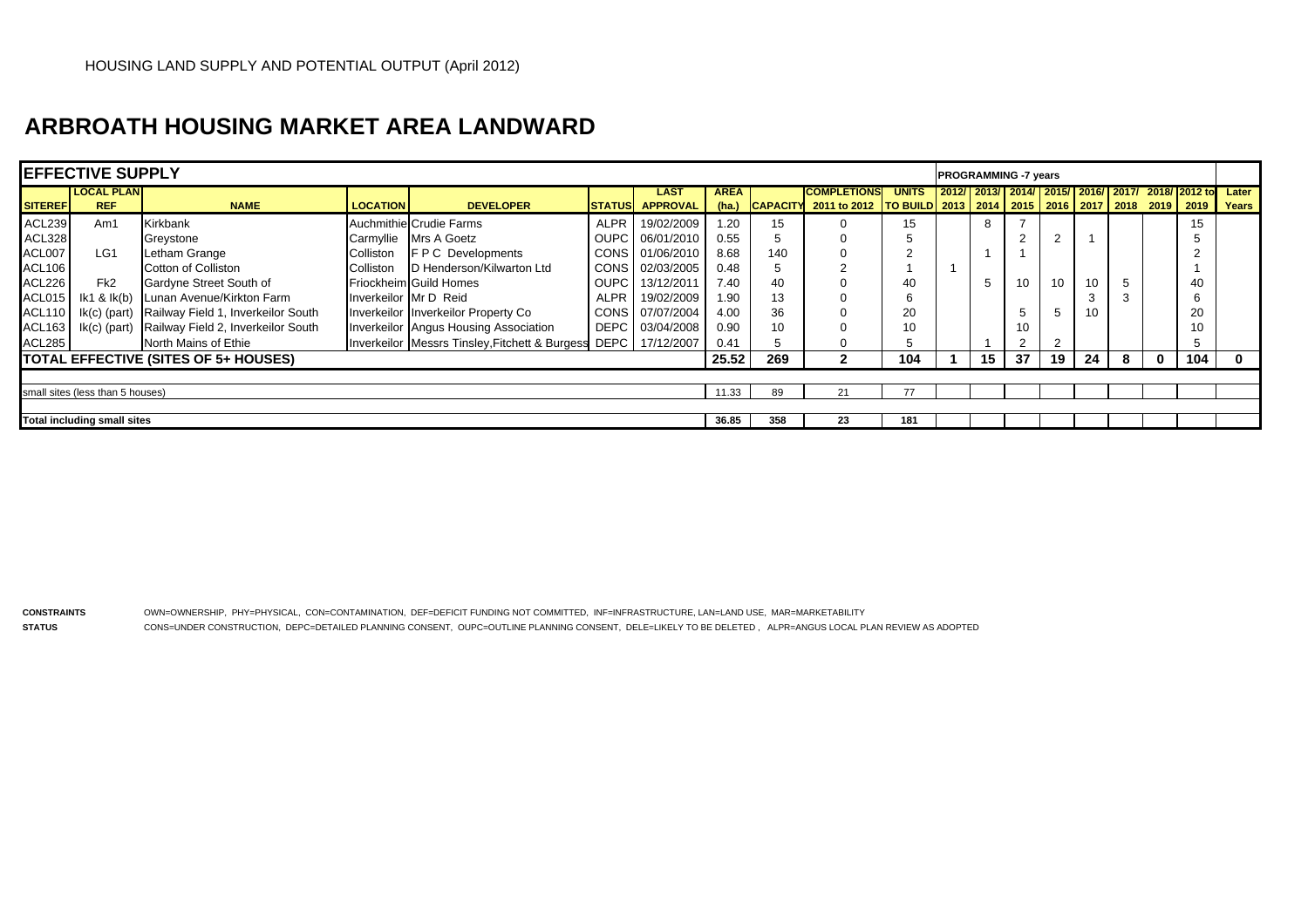## **CARNOUSTIE**

| <b>EFFECTIVE SUPPLY</b>            |                                        |                                                      |                      |               |                 |             |                 |                                 |                 |       | PROGRAMMING -7 years |       |       |              |       |       |                                              |                    |
|------------------------------------|----------------------------------------|------------------------------------------------------|----------------------|---------------|-----------------|-------------|-----------------|---------------------------------|-----------------|-------|----------------------|-------|-------|--------------|-------|-------|----------------------------------------------|--------------------|
|                                    | <b>LOCAL PLAN</b>                      |                                                      |                      |               | <b>LAST</b>     | <b>AREA</b> |                 | <b>COMPLETIONS</b>              | <b>UNITS</b>    | 2012/ | 2013/                | 2014/ | 2015/ | 2016/        | 2017/ | 2018/ | 2012 to                                      | Later              |
| <b>SITEREF</b>                     | <b>REF</b>                             | <b>NAME</b>                                          | <b>DEVELOPER</b>     | <b>STATUS</b> | <b>APPROVAL</b> | (ha.)       | <b>CAPACITY</b> | 2011 to 2012   TO BUILD         |                 | 2013  | 2014                 | 2015  | 2016  | 2017         | 2018  | 2019  | 2019                                         | Years              |
| <b>ACC087</b>                      | C <sub>2</sub> part                    | Victoria Street, Former Maltings D J Laing Homes Ltd |                      | <b>CONS</b>   | 07/09/2007      | 2.60        | 130             |                                 | 62              |       | 20                   | 20    | 20    |              |       |       | 62                                           |                    |
| ACC090                             |                                        | Links Parade 8                                       | Carnoustie Links Dev | <b>DEPC</b>   | 12/09/2007      | 0.10        |                 |                                 |                 |       | 8                    |       |       |              |       |       |                                              |                    |
| ACC093                             |                                        | <b>Burnside Street 2</b>                             | Firm of Sea Shell    | <b>DEPC</b>   | 09/07/2008      | 0.05        |                 |                                 |                 |       |                      |       |       |              |       |       |                                              |                    |
| <b>ACC100</b>                      |                                        | High Street 108                                      | D J Laing Homes Ltd  | <b>DEPC</b>   | 23/04/2009      | 0.09        |                 |                                 |                 |       |                      |       |       |              |       |       |                                              |                    |
| <b>ACC110</b>                      |                                        | <b>Balmachie Road</b>                                | Clayholes Farming Co | <b>DEPC</b>   | 28/02/2011      | 0.52        |                 | $\Omega$                        |                 |       |                      | ◠     | 3     |              |       |       | 5                                            |                    |
|                                    |                                        | <b>TOTAL EFFECTIVE (SITES OF 5+ HOUSES)</b>          |                      |               |                 | 3.36        | 157             | 0                               | $\overline{82}$ |       | 35                   | 29    | 23    | $\mathbf{2}$ | 0     | 0     | 89                                           | 0                  |
|                                    |                                        |                                                      |                      |               |                 |             |                 |                                 |                 |       |                      |       |       |              |       |       |                                              |                    |
| small sites (less than 5 houses)   |                                        |                                                      |                      |               |                 | 1.16        | 25              |                                 | 25              |       |                      |       |       |              |       |       |                                              |                    |
|                                    |                                        |                                                      |                      |               |                 |             |                 |                                 |                 |       |                      |       |       |              |       |       |                                              |                    |
| <b>Total including small sites</b> |                                        |                                                      |                      |               |                 | 4.52        | 182             |                                 | 107             |       |                      |       |       |              |       |       |                                              |                    |
|                                    |                                        |                                                      |                      |               |                 |             |                 |                                 |                 |       |                      |       |       |              |       |       |                                              |                    |
|                                    |                                        |                                                      |                      |               |                 |             |                 |                                 |                 |       |                      |       |       |              |       |       |                                              |                    |
| <b>CONSTRAINED SUPPLY</b>          |                                        |                                                      |                      |               |                 |             |                 |                                 |                 |       |                      |       |       |              |       |       |                                              |                    |
|                                    | <b>LOCAL PLAN</b>                      |                                                      |                      |               | <b>LAST</b>     | <b>AREA</b> |                 | <b>NATURE OF LONG</b>           |                 |       |                      |       |       |              |       |       |                                              | <b>OTHER</b>       |
| <b>SITEREF</b>                     | <b>REF</b>                             | <b>NAME</b>                                          | <b>DEVELOPER</b>     | <b>STATUS</b> | <b>APPROVAL</b> | (ha.)       |                 | <b>CAPACITY TERM CONSTRAINT</b> |                 |       |                      |       |       |              |       |       |                                              | <b>FACTORS</b>     |
| ACC043                             | C <sub>4</sub>                         | Barry Road, Former Social Club Private               |                      | <b>ALPR</b>   | 19/02/2009      | 1.00        | 15              | LAN                             |                 |       |                      |       |       |              |       |       |                                              | <b>OPPORTUNITY</b> |
| ACC044                             | C <sub>5</sub>                         | Greenlaw Hill                                        | Private              | <b>ALPR</b>   | 19/02/2009      | 1.70        | 15              | LAN                             |                 |       |                      |       |       |              |       |       |                                              | <b>OPPORTUNITY</b> |
| ACC042b                            | C <sub>3</sub> part                    | Woodside/Pitskelly                                   | D J Laing Homes Ltd  | <b>ALPR</b>   | 09/07/2009      | 2.50        | 41              | LAN                             |                 |       |                      |       |       |              |       |       | REMAINDER OF OPPORTUNITY SITE (CAPACITY: 95) |                    |
|                                    | <b>TOTAL CONSTRAINED</b><br>71<br>5.20 |                                                      |                      |               |                 |             |                 |                                 |                 |       |                      |       |       |              |       |       |                                              |                    |

**CONSTRAINTSSTATUS**

 OWN=OWNERSHIP, PHY=PHYSICAL, CON=CONTAMINATION, DEF=DEFICIT FUNDING NOT COMMITTED, INF=INFRASTRUCTURE, LAN=LAND USE, MAR=MARKETABILITY CONS=UNDER CONSTRUCTION, DEPC=DETAILED PLANNING CONSENT, OUPC=OUTLINE PLANNING CONSENT, DELE=LIKELY TO BE DELETED , ALPR=ANGUS LOCAL PLAN REVIEW AS ADOPTED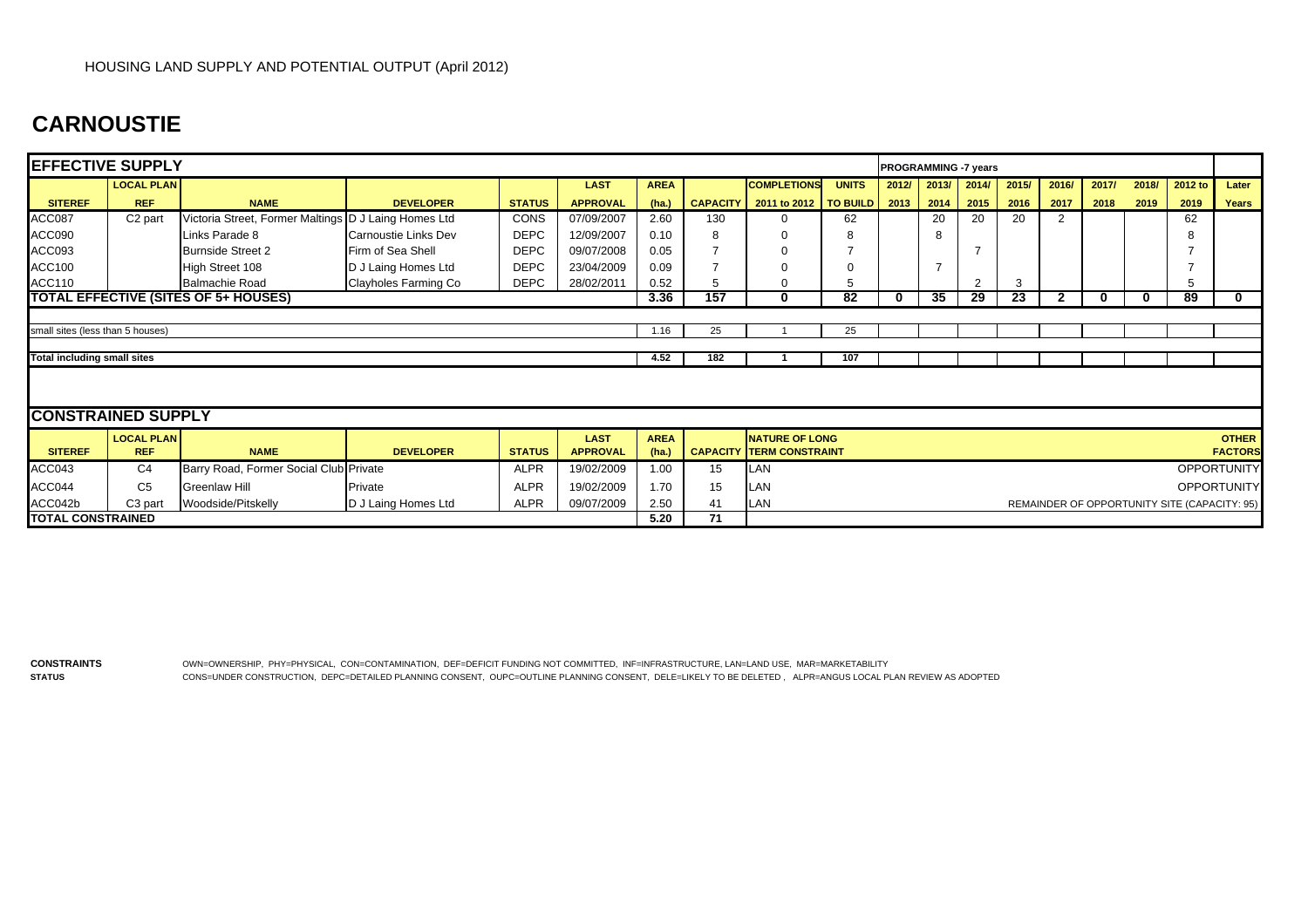#### **MONIFIETH**

| <b>EFFECTIVE SUPPLY</b>            |                   |                    |                                                             |             |                        |             |                 |                    |                 |       | <b>PROGRAMMING -7 years</b> |       |          |          |           |      |                           |       |
|------------------------------------|-------------------|--------------------|-------------------------------------------------------------|-------------|------------------------|-------------|-----------------|--------------------|-----------------|-------|-----------------------------|-------|----------|----------|-----------|------|---------------------------|-------|
|                                    | <b>LOCAL PLAN</b> |                    |                                                             |             | <b>LAST</b>            | <b>AREA</b> |                 | <b>COMPLETIONS</b> | <b>UNITS</b>    | 2012/ | 2013/                       | 2014/ | 2015/    |          |           |      | 2016/ 2017/ 2018/ 2012 to | Later |
| <b>SITEREF</b>                     | <b>REF</b>        | <b>NAME</b>        | <b>DEVELOPER</b>                                            |             | <b>STATUS APPROVAL</b> | (ha.)       | <b>CAPACITY</b> | 2011 to 2012       | <b>TO BUILD</b> | 2013  | 2014                        | 2015  | 2016     |          | 2017 2018 | 2019 | 2019                      | Years |
| <b>DUM049</b>                      | Mf1               |                    | Ashludie Hospital, Broomhill Tayside Primary Care NHS Trust | <b>ALPR</b> | 19/02/2009             | 2.10        | 25              | 0                  | 25              |       |                             | 25    |          |          |           |      | 25                        |       |
| <b>DUM028</b>                      | Mf <sub>2</sub>   | <b>Milton Mill</b> | H & H Properties                                            |             | CONS 16/09/2010        | 1.20        | 77              | 17                 | 60              | 14    |                             | 10    |          | 36       |           |      | 60                        |       |
| <b>DUM071</b>                      |                   | Maule Street 2-4   | Mr Latif Majid                                              |             | DEPC 24/01/2011        | 0.07        | 6               |                    | 6               |       |                             |       |          |          |           |      | 6                         |       |
| <b>TOTAL EFFECTIVE (5+ HOUSES)</b> |                   |                    |                                                             | 3.37        | 108                    | 17          | 91              | 14                 |                 | 35    |                             | 36    | $\bf{0}$ | $\Omega$ | 91        | 0    |                           |       |
|                                    |                   |                    |                                                             |             |                        |             |                 |                    |                 |       |                             |       |          |          |           |      |                           |       |
| small sites (less than 5 houses)   |                   |                    |                                                             |             |                        | 1.22        | 16              |                    | 16              |       |                             |       |          |          |           |      |                           |       |
|                                    |                   |                    |                                                             |             |                        |             |                 |                    |                 |       |                             |       |          |          |           |      |                           |       |
| Total including small sites        |                   |                    |                                                             |             | 4.59                   | 124         | 20              | 107                |                 |       |                             |       |          |          |           |      |                           |       |

**CONSTRAINT** OWN=OWNERSHIP, PHY=PHYSICAL, CON=CONTAMINATION, DEF=DEFICIT FUNDING NOT COMMITTED, INF=INFRASTRUCTURE, LAN=LAND USE, MAR=MARKETABILITY

**STATUS**

CONS=UNDER CONSTRUCTION, DEPC=DETAILED PLANNING CONSENT, OUPC=OUTLINE PLANNING CONSENT, DELE=LIKELY TO BE DELETED , ALPR=ANGUS LOCAL PLAN REVIEW AS ADOPTED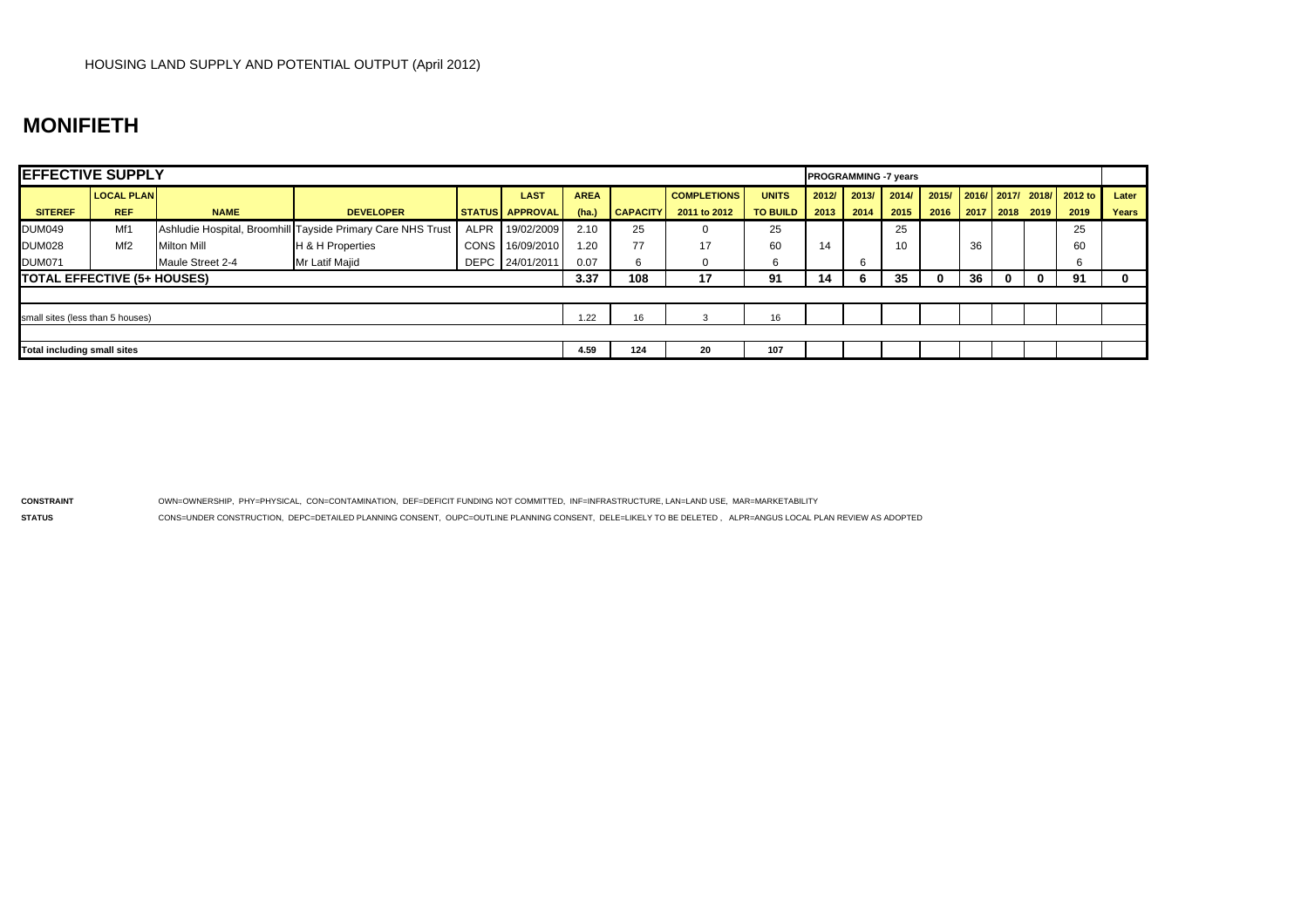## **SOUTH ANGUS HOUSING MARKET AREA LANDWARD**

|                | <b>EFFECTIVE SUPPLY</b>            |                                    |                   |                                      |             |                                       |                      |     |                                                                                                       |              |                |    | <b>PROGRAMMING -7 years</b> |   |   |    |    |                                                           |                |
|----------------|------------------------------------|------------------------------------|-------------------|--------------------------------------|-------------|---------------------------------------|----------------------|-----|-------------------------------------------------------------------------------------------------------|--------------|----------------|----|-----------------------------|---|---|----|----|-----------------------------------------------------------|----------------|
| <b>SITEREF</b> | <b>LOCAL PLAN</b><br><b>REF</b>    | <b>NAME</b>                        | <b>LOCATION</b>   | <b>DEVELOPER</b>                     |             | <b>LAST</b><br><b>STATUS</b> APPROVAL | <b>AREA</b><br>(ha.) |     | <b>COMPLETIONS</b><br>CAPACITY 2011 to 2012   TO BUILD 2013   2014   2015   2016   2017   2018   2019 | <b>UNITS</b> |                |    |                             |   |   |    |    | 2012/ 2013/ 2014/ 2015/ 2016/ 2017/ 2018/ 2012 to<br>2019 | Later<br>Years |
| <b>DUL019</b>  | Sa(1)                              | Hospital Road, The Brae            | Auchterhouse      | <b>West Residential</b>              |             | CONS 13/01/2011                       | 4.00                 | 21  | 0                                                                                                     |              |                |    |                             |   |   |    |    |                                                           |                |
| <b>DUL143</b>  | Pd(a)                              | Piperdam                           | Muirhead          | Piperdam Golf & Country Park Ltd     | <b>CONS</b> | 28/07/2010                            | 7.30                 | 123 |                                                                                                       |              |                |    |                             |   |   |    |    |                                                           |                |
| <b>DUL261</b>  |                                    | Dronley Road, Jungle Kids          | <b>Birkhill</b>   | Donavin Homes                        | CONS I      | 17/01/2006                            | 0.43                 |     |                                                                                                       |              |                |    |                             |   |   |    |    |                                                           |                |
| <b>DUL295</b>  |                                    | <b>Baldovan House</b>              | Strathmartine     | Kirkwood Homes Linlathen Estate DEPC |             | 10/06/2011                            | 0.34                 |     |                                                                                                       |              |                |    | 6                           |   |   |    |    |                                                           |                |
| <b>DUL341</b>  |                                    | Shank of Omachie                   | Wellbank          | M & G Forbes                         | <b>OUPC</b> | 06/02/2012                            | 127.50               | 160 |                                                                                                       | 160          |                |    |                             |   |   | 10 | 20 | 30                                                        | 130            |
| <b>DUL342</b>  |                                    | Former Scout Hall Land at          | Inveraldie        | Angus Council                        | <b>DEPC</b> | 03/04/2012                            | 0.26                 |     |                                                                                                       |              |                |    | 5                           |   |   |    |    |                                                           |                |
| <b>ACL308</b>  |                                    | <b>Former Manse</b>                | Barry             | D J Laing                            | <b>DEPC</b> | 13/11/2009                            | 1.80                 |     |                                                                                                       |              |                | 4  |                             |   |   |    |    |                                                           |                |
| ACL111a        | Mk1                                | Granary Site (part)                | Monikie           | <b>Melford Developments</b>          | <b>CONS</b> | 19/02/2009                            | 3.09                 | 34  |                                                                                                       | 16           |                |    |                             | 4 | 4 |    |    |                                                           |                |
| <b>ACL141</b>  | Mk(a)                              | Panmure Road, The Fiddlers Monikie |                   | P & S Developments                   | CONS        | 14/11/2008                            | 0.29                 |     |                                                                                                       |              | $\overline{2}$ |    |                             |   |   |    |    |                                                           |                |
| ACL299         |                                    | <b>Hillhead Road</b>               | Monikie           | <b>Arnott Contracts</b>              | DEPC        | 26/01/2010                            | 0.78                 |     |                                                                                                       |              |                |    | $\overline{2}$              | 3 |   |    |    |                                                           |                |
|                |                                    | <b>TOTAL EFFECTIVE (5+ HOUSES)</b> |                   |                                      |             |                                       | 145.79               | 377 |                                                                                                       | 204          | 3              | 11 | 19                          |   | 4 | 10 | 20 | 74                                                        | 130            |
|                |                                    |                                    |                   |                                      |             |                                       |                      |     |                                                                                                       |              |                |    |                             |   |   |    |    |                                                           |                |
|                | small sites (less than 5 houses)   |                                    |                   |                                      |             |                                       | 19.58                | 153 |                                                                                                       | 151          |                |    |                             |   |   |    |    |                                                           |                |
|                |                                    |                                    |                   |                                      |             |                                       |                      |     |                                                                                                       |              |                |    |                             |   |   |    |    |                                                           |                |
|                | <b>Total including small sites</b> |                                    |                   |                                      |             |                                       | 165.37               | 530 | 15                                                                                                    | 355          |                |    |                             |   |   |    |    |                                                           |                |
|                | <b>CONSTRAINED SUPPLY</b>          |                                    |                   |                                      |             |                                       |                      |     |                                                                                                       |              |                |    |                             |   |   |    |    |                                                           |                |
|                | <b>LOCAL PLAN</b>                  |                                    |                   |                                      |             | <b>LAST</b>                           | <b>AREA</b>          |     | <b>NATURE OF LONG</b>                                                                                 |              |                |    |                             |   |   |    |    |                                                           | <b>OTHER</b>   |
| <b>SITEREF</b> | <b>REF</b>                         | <b>NAME</b>                        | <b>LOCATION</b>   | <b>DEVELOPER</b>                     |             | <b>STATUS</b> APPROVAL                | (ha.)                |     | <b>CAPACITY TERM CONSTRAINT</b>                                                                       |              |                |    |                             |   |   |    |    |                                                           | <b>FACTORS</b> |
| <b>DUL264b</b> |                                    | <b>Kingennie Fishings 2</b>        | Wellbank          | M & G Forbes                         |             | CONS 24/08/2006                       | 1.25                 | Ð.  | INF                                                                                                   |              |                |    |                             |   |   |    |    | REMAINDER OF SITE (ORIGINAL CAPACITY: 12)                 |                |
| <b>DUL266</b>  | St1                                | <b>Strathmartine Hospital</b>      | <b>Bridgefoot</b> | Heathfield                           | ALPR        | 19/02/2009                            | 17.50                | 200 | LAN, MAR                                                                                              |              |                |    |                             |   |   |    |    | <b>OPPORTUNITY</b>                                        |                |
|                | <b>TOTAL CONSTRAINED</b>           |                                    |                   |                                      |             |                                       | 18.75                | 205 |                                                                                                       |              |                |    |                             |   |   |    |    |                                                           |                |

\*note:- Site capacity for Strathmartine Hospital (St1) is taken from the 2009 Urban Capacity study and merely indicates a notional capacity.

The site does not have planning permission and housing development is limited to 40 units including conversion of the listed building, within the Angus Local Plan Review (2006-2011).

**STATUS**

**CONSTRAINT** OWN=OWNERSHIP, PHY=PHYSICAL, CON=CONTAMINATION, DEF=DEFICIT FUNDING NOT COMMITTED, INF=INFRASTRUCTURE, LAN=LAND USE, MAR=MARKETABILITY CONS=UNDER CONSTRUCTION, DEPC=DETAILED PLANNING CONSENT, OUPC=OUTLINE PLANNING CONSENT, DELE=LIKELY TO BE DELETED , ALPR=ANGUS LOCAL PLAN REVIEW AS ADOPTED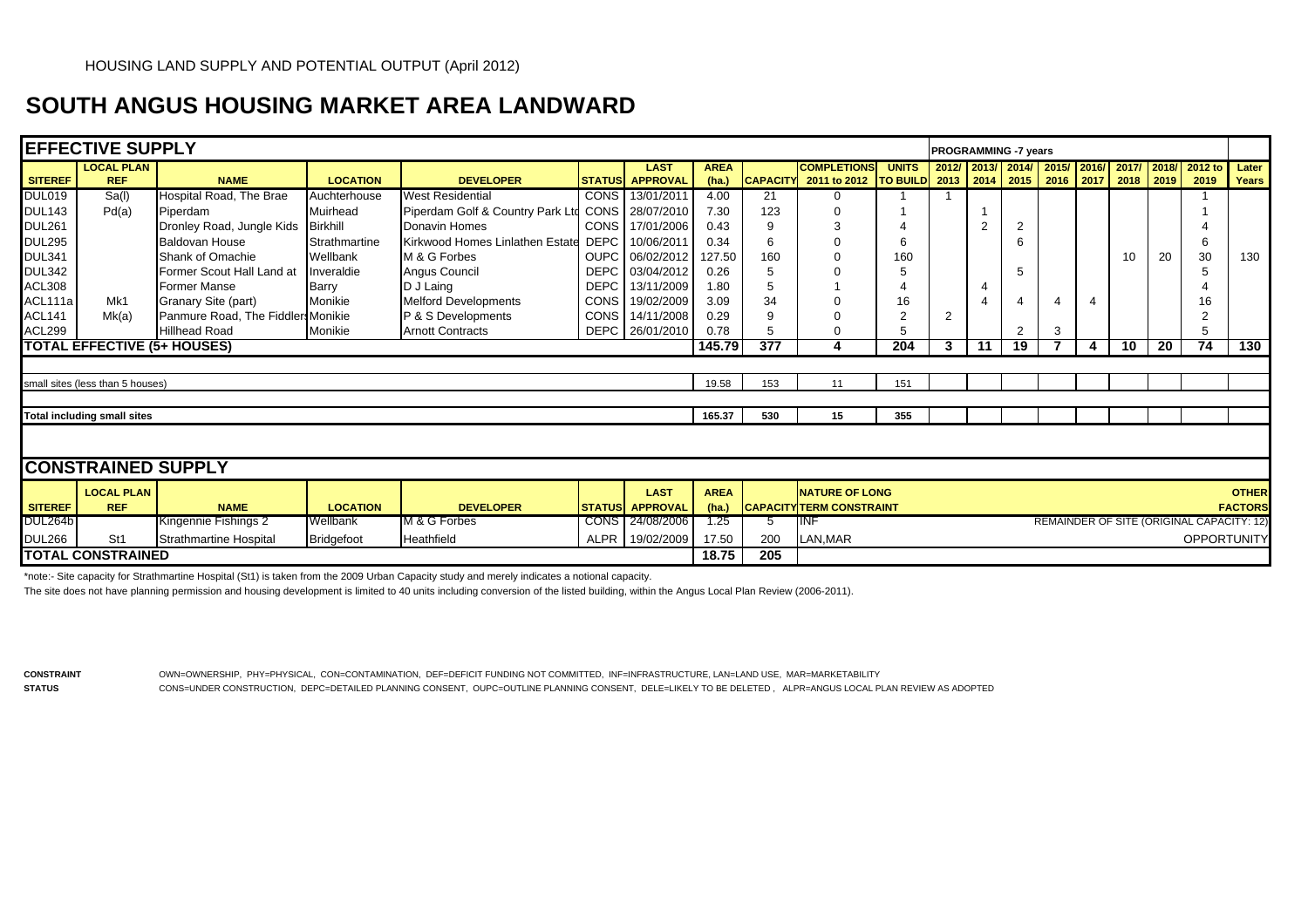## **FORFAR**

|                                    | <b>EFFECTIVE SUPPLY</b>            |                              |                          |               |                                |                     |          |                                                          |               |       | <b>PROGRAMMING -7 years</b> |                |                |       |       |       |                    |                                |
|------------------------------------|------------------------------------|------------------------------|--------------------------|---------------|--------------------------------|---------------------|----------|----------------------------------------------------------|---------------|-------|-----------------------------|----------------|----------------|-------|-------|-------|--------------------|--------------------------------|
|                                    | <b>LOCAL PLAN</b>                  |                              |                          |               | <b>LAST</b>                    | <b>AREA</b>         |          | <b>COMPLETIONS</b>                                       | <b>UNITS</b>  | 2012/ | 2013/                       | 2014/          | 2015/          | 2016/ | 2017/ | 2018/ | 2012 to            | Later                          |
| <b>SITEREF</b>                     | <b>REF</b>                         | <b>NAME</b>                  | <b>DEVELOPER</b>         | <b>STATUS</b> | <b>APPROVAL</b>                | (ha.)               | CAPACITY | 2011 to 2012                                             | TO BUILD 2013 |       | 2014                        | 2015           | 2016           | 2017  | 2018  | 2019  | 2019               | Years                          |
| <b>FKF086</b>                      | F(d)                               | <b>Turfbeg Farm</b>          | <b>Elite Homes</b>       | CONS          | 19/02/2009                     | 4.20                | 75       | $\Omega$                                                 | 3             |       | 1                           |                |                |       |       |       | 3                  |                                |
| <b>FKF088</b>                      | F12                                | New Road                     | Asda Stores              | <b>DEPC</b>   | 28/02/2011                     | 0.35                | 16       | $\Omega$                                                 | 16            |       |                             |                |                | 16    |       |       | 16                 |                                |
| <b>FKF089</b>                      | F <sub>2</sub>                     | Lour Road, Beechhill Nursery | Private                  | <b>ALPR</b>   | 19/02/2009                     | 1.40                | 5        | $\Omega$                                                 | 5             |       |                             |                | 2              | 3     |       |       | 5                  |                                |
| <b>FKF130</b>                      | F(h)                               | <b>Prior Road 1</b>          | Wester Restenneth Co     | <b>ALPR</b>   | 19/02/2009                     | 0.59                | 5        | $\Omega$                                                 | 5             |       | 5                           |                |                |       |       |       | 5                  |                                |
| <b>FKF154</b>                      | F4 part                            | <b>Wester Restenneth</b>     | Guild Homes              | <b>DEPC</b>   | 10/02/2012                     | 20.00               | 209      | 0                                                        | 209           | 10    | 20                          | 20             | 20             | 20    | 20    | 20    | 130                | 79                             |
| <b>FKF155</b>                      | F <sub>5</sub>                     | <b>Whitehills Nursery</b>    | Private                  | <b>ALPR</b>   | 19/02/2009                     | 6.50                | 100      | $\Omega$                                                 | 100           |       |                             |                |                |       | 25    | 25    | 50                 | 50                             |
| <b>FKF156</b>                      | F <sub>6</sub>                     | Dundee Road                  | Guide Dogs for the Blind | <b>OUPC</b>   | 08/06/2011                     | 5.40                | 100      | $\Omega$                                                 | 100           |       |                             | 10             | 15             | 20    | 20    | 20    | 85                 | 15                             |
| <b>FKF157</b>                      | F7                                 | <b>Gowanbank</b>             | Gowanbank LLP            | <b>ALPR</b>   | 19/02/2009                     | 6.00                | 60       |                                                          | 60            |       | 5                           | 10             | 10             | 10    | 10    | 10    | 55                 | 5                              |
| <b>FKF163</b>                      | F <sub>8</sub>                     | Slatefield                   | Vista Developments Ltd   | <b>ALPR</b>   | 19/02/2009                     | 2.00                | 7        | $\Omega$                                                 |               |       |                             | $\overline{2}$ | $\overline{2}$ | 2     |       |       |                    |                                |
| <b>FKF188</b>                      |                                    | North Street 62-64           | <b>Adept Proprties</b>   | <b>DEPC</b>   | 11/03/2008                     | 0.02                | 5        | 0                                                        | 5             | 5     |                             |                |                |       |       |       | 5                  |                                |
| <b>FKF208</b>                      | F4 part                            | Montrose Road, Rathmell      | Mr & Mrs McFarlane       |               | CONS 22/12/2010                | 0.90                |          | 0                                                        |               | 3     | 4                           |                |                |       |       |       |                    |                                |
|                                    | <b>TOTAL EFFECTIVE (5+ HOUSES)</b> |                              |                          |               |                                | 47.36               | 589      | $\mathbf 0$                                              | 517           | 18    | 36                          | 43             | 50             | 71    | 75    | 75    | 368                | 149                            |
|                                    |                                    |                              |                          |               |                                |                     |          |                                                          |               |       |                             |                |                |       |       |       |                    |                                |
|                                    | small sites (less than 5 houses)   |                              |                          |               |                                | 0.81                | 41       | 5                                                        | 41            |       |                             |                |                |       |       |       |                    |                                |
|                                    |                                    |                              |                          |               |                                |                     |          |                                                          |               |       |                             |                |                |       |       |       |                    |                                |
| <b>Total including small sites</b> |                                    |                              |                          |               |                                | 48.17               | 630      | 5                                                        | 558           |       |                             |                |                |       |       |       |                    |                                |
|                                    |                                    |                              |                          |               |                                |                     |          |                                                          |               |       |                             |                |                |       |       |       |                    |                                |
|                                    | <b>CONSTRAINED SUPPLY</b>          |                              |                          |               |                                |                     |          |                                                          |               |       |                             |                |                |       |       |       |                    |                                |
| <b>SITEREF</b>                     | <b>LOCAL PLAN</b><br><b>REF</b>    | <b>NAME</b>                  | <b>DEVELOPER</b>         | <b>STATUS</b> | <b>LAST</b><br><b>APPROVAL</b> | <b>AREA</b><br>(ha) |          | <b>NATURE OF LONG</b><br><b>CAPACITY TERM CONSTRAINT</b> |               |       |                             |                |                |       |       |       |                    | <b>OTHER</b><br><b>FACTORS</b> |
| <b>FKF083</b>                      | F <sub>10</sub>                    | <b>South Street</b>          | Private                  | <b>ALPR</b>   | 19/02/2009                     | 0.80                | 30       | OWN, LAN                                                 |               |       |                             |                |                |       |       |       | <b>OPPORTUNITY</b> |                                |
| <b>FKF087</b>                      | F <sub>13</sub>                    | <b>St James Road</b>         | Private                  | <b>ALPR</b>   | 19/02/2009                     | 1.10                | 40       | OWN, LAN                                                 |               |       |                             |                |                |       |       |       | <b>OPPORTUNITY</b> |                                |
|                                    | <b>TOTAL CONSTRAINED</b>           |                              |                          |               |                                | 1.90                | 70       |                                                          |               |       |                             |                |                |       |       |       |                    |                                |

CONSTRAINT OWN=OWNERSHIP, PHY=PHYSICAL, CON=CONTAMINATION, DEF=DEFICIT FUNDING NOT COMMITTED, INF=INFRASTRUCTURE, LAN=LAND USE, MAR=MARKETABILITY

STATUS CONS=UNDER CONSTRUCTION, DEPC=DETAILED PLANNING CONSENT, OUPC=OUTLINE PLANNING CONSENT, DELE=LIKELY TO BE DELETED, ALPR=ANGUS LOCAL PLAN REVIEW AS ADOPTED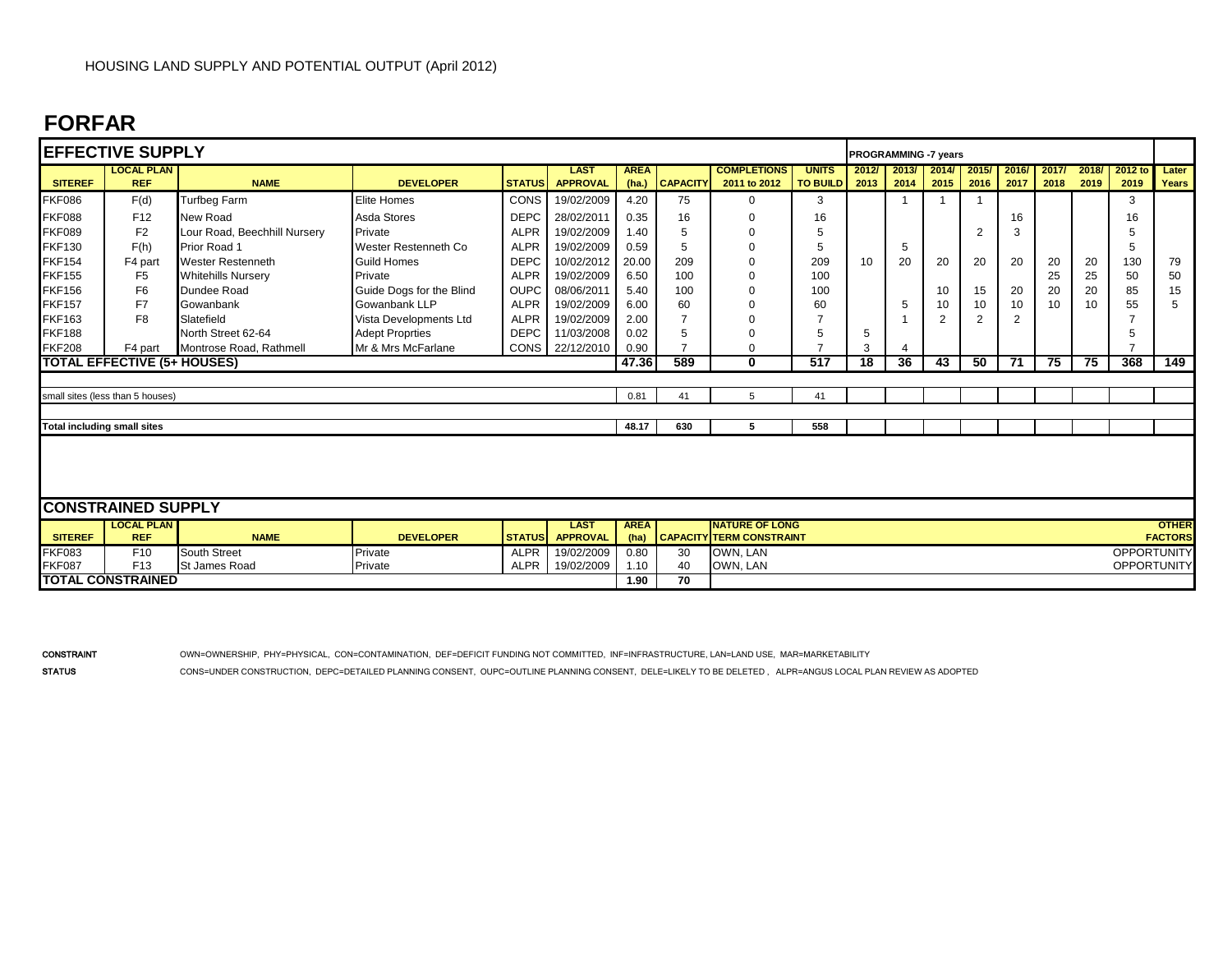## **KIRRIEMUIR**

| <b>IEFFECTIVE SUPPLY</b>           |                     |                                                    |                      |             |                        |             |                 |                    |                 | <b>PROGRAMMING -7 years</b> |       |       |       |       |       |       |         |              |
|------------------------------------|---------------------|----------------------------------------------------|----------------------|-------------|------------------------|-------------|-----------------|--------------------|-----------------|-----------------------------|-------|-------|-------|-------|-------|-------|---------|--------------|
|                                    | <b>LOCAL PLAN</b>   |                                                    |                      |             | <b>LAST</b>            | <b>AREA</b> |                 | <b>COMPLETIONS</b> | <b>UNITS</b>    | 2012/                       | 2013/ | 2014/ | 2015/ | 2016/ | 2017/ | 2018/ | 2012 to | Later        |
| <b>SITEREF</b>                     | <b>REF</b>          | <b>NAME</b>                                        | <b>DEVELOPER</b>     |             | <b>STATUS APPROVAL</b> | (ha.)       | <b>CAPACITY</b> | 2011 to 2012       | <b>TO BUILD</b> | 2013                        | 2014  | 2015  | 2016  | 2017  | 2018  | 2019  | 2019    | <b>Years</b> |
| <b>FKK063</b>                      | K(b)                | Westfield/Lindsay Street/Sunnyside J & J Learmonth |                      | <b>ALPR</b> | 19/02/2009             | 2.50        | 38              |                    | 38              |                             |       | 10    | 10    | 10    |       |       | 38      |              |
| FKK081a                            | K <sub>2</sub> part | Hillhead                                           | <b>Guild Homes</b>   | <b>CONS</b> | 19/01/2012             | 7.60        | 113             | 31                 | 27              | 27                          |       |       |       |       |       |       | 27      |              |
| FKK081b                            | K <sub>2</sub> part | Hillhead, Kinnordy Road                            | <b>Glenmuir Devs</b> | <b>CONS</b> | 30/06/2008             | 0.43        | 8               |                    |                 |                             |       |       |       |       |       |       |         |              |
| FKK083                             |                     | Brechin Road, Platten                              | <b>Guild Homes</b>   | <b>CONS</b> | 21/03/2012             | .35         | 9               |                    |                 |                             |       |       |       |       |       |       |         |              |
| FKK089                             | K <sub>3</sub>      | Sunnyside                                          | J & J Learmonth      | <b>DEPC</b> | 18/03/2011             | 2.00        | 35              |                    | 35              |                             |       |       | 10    | 10    |       |       | 35      |              |
| <b>FKK089a</b>                     |                     | Sunnyside, Westfield                               | Angus Council        | <b>DEPC</b> | 20/09/2011             | 0.26        | 5               |                    |                 |                             |       |       |       |       |       |       |         |              |
| <b>FKK102</b>                      |                     | School Wynd                                        | <b>D</b> H Clark     | <b>DEPC</b> | 31/01/2008             | 0.43        | 8               |                    |                 |                             |       |       |       |       |       |       |         |              |
| FKK114                             |                     | Forfar Road, Pathhead Nursery                      | <b>Guild Homes</b>   | CONS        | 19/05/2012             | 0.48        | 6               |                    |                 |                             |       |       |       |       |       |       |         |              |
| <b>TOTAL EFFECTIVE (5+ HOUSES)</b> |                     |                                                    |                      |             |                        | 15.05       | 222             | 35                 | 124             | 30                          | 23    | 21    | 20    | 20    | 10    | 0     | 124     |              |
|                                    |                     |                                                    |                      |             |                        |             |                 |                    |                 |                             |       |       |       |       |       |       |         |              |
| small sites (less than 5 houses)   |                     |                                                    |                      |             |                        | 2.27        | 24              |                    | 24              |                             |       |       |       |       |       |       |         |              |
|                                    |                     |                                                    |                      |             |                        |             |                 |                    |                 |                             |       |       |       |       |       |       |         |              |
| <b>Total including small sites</b> |                     |                                                    |                      |             | 17.32                  | 246         | 38              | 148                |                 |                             |       |       |       |       |       |       |         |              |

| <b>CONSTRAINED SUPPLY</b> |                   |                             |                  |                        |             |             |                                   |                |
|---------------------------|-------------------|-----------------------------|------------------|------------------------|-------------|-------------|-----------------------------------|----------------|
|                           | <b>LOCAL PLAN</b> |                             |                  | LAST                   | <b>AREA</b> |             | <b>INATURE OF LONG</b>            | <b>OTHER</b>   |
| <b>SITEREF</b>            | <b>REF</b>        | <b>NAME</b>                 | <b>DEVELOPER</b> | <b>STATUS APPROVAL</b> | (ha)        |             | <b>I CAPACITY TERM CONSTRAINT</b> | <b>FACTORS</b> |
| <b>FKK110</b>             |                   | Glamis Road 51 Newton Hotel | Mr & Mrs Newton  | DEPC 30/06/2009        | 0.09        |             | MAR. LAN                          |                |
| <b>TOTAL CONSTRAINED</b>  |                   |                             |                  |                        | 0.09        | $\mathbf o$ |                                   |                |

**CONSTRAINT** OWN=OWNERSHIP, PHY=PHYSICAL, CON=CONTAMINATION, DEF=DEFICIT FUNDING NOT COMMITTED, INF=INFRASTRUCTURE, LAN=LAND USE, MAR=MARKETABILITY

CONS=UNDER CONSTRUCTION, DEPC=DETAILED PLANNING CONSENT, OUPC=OUTLINE PLANNING CONSENT, DELE=LIKELY TO BE DELETED , ALPR=ANGUS LOCAL PLAN REVIEW AS ADOPTED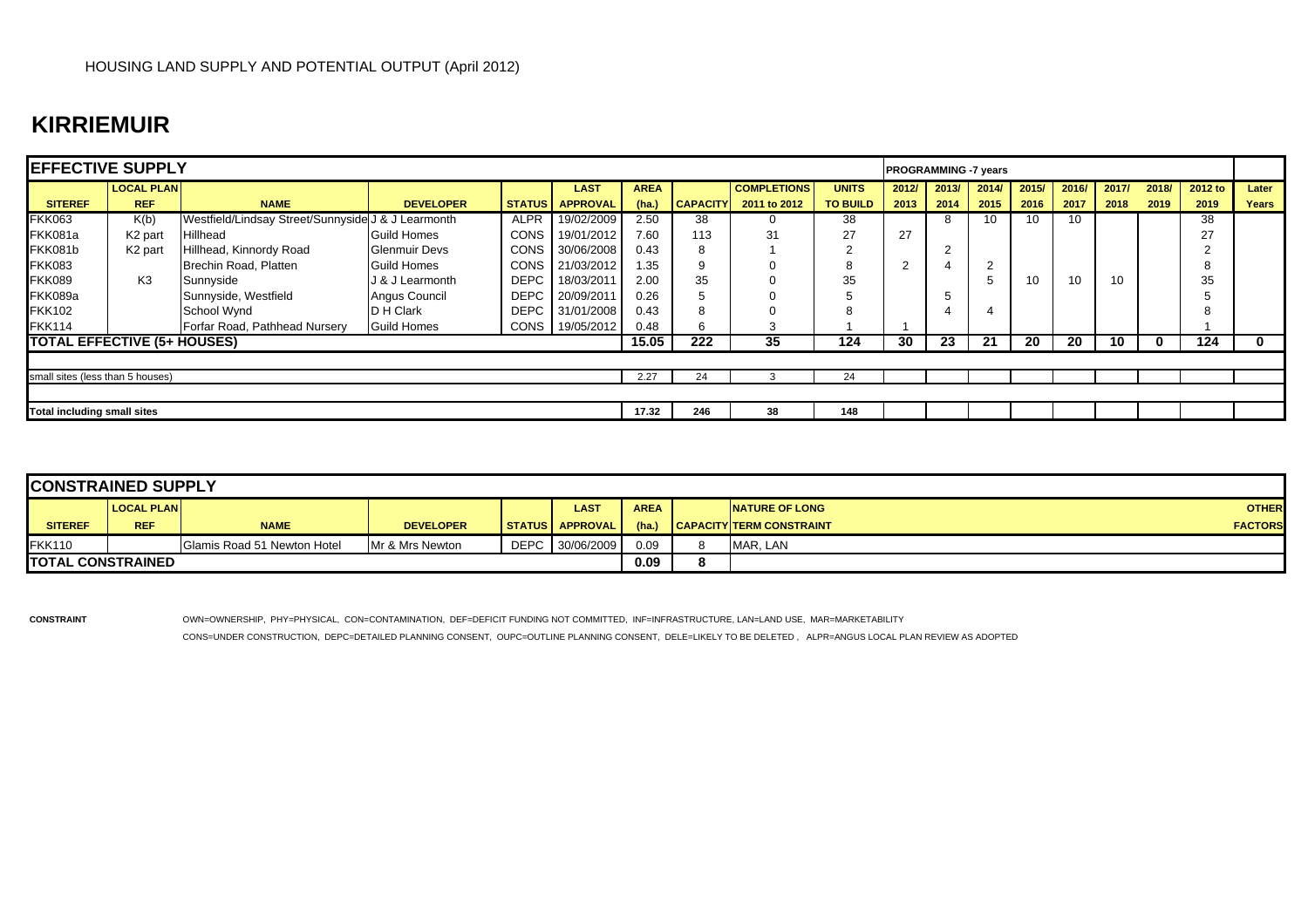## **FORFAR/KIRRIEMUIR HOUSING MARKET AREA LANDWARD**

|                | <b>EFFECTIVE SUPPLY</b>            |                                 |                 |                                |               |                                |                      |                 |                                    |                                 |                |               |                | <b>PROGRAMMING -7 years</b> |                 |               |                |                 |                |  |  |  |
|----------------|------------------------------------|---------------------------------|-----------------|--------------------------------|---------------|--------------------------------|----------------------|-----------------|------------------------------------|---------------------------------|----------------|---------------|----------------|-----------------------------|-----------------|---------------|----------------|-----------------|----------------|--|--|--|
|                |                                    |                                 |                 |                                |               |                                |                      |                 |                                    |                                 |                |               |                |                             |                 |               |                |                 |                |  |  |  |
| <b>SITEREF</b> | <b>LOCAL PLAN</b><br><b>REF</b>    | <b>NAME</b>                     | <b>LOCATION</b> | <b>DEVELOPER</b>               | <b>STATUS</b> | <b>LAST</b><br><b>APPROVAL</b> | <b>AREA</b><br>(ha.) | <b>CAPACITY</b> | <b>COMPLETIONS</b><br>2011 to 2012 | <b>UNITS</b><br><b>TO BUILD</b> | 2012/<br>2013  | 2013/<br>2014 | 2014<br>2015   | 2015/<br>2016               | 2016/<br>2017   | 2017/<br>2018 | 2018/<br>2019  | 2012 to<br>2019 | Later<br>Years |  |  |  |
| <b>FKL242</b>  |                                    | Damside, Netherton              | Aberlemno       |                                | <b>CONS</b>   | 06/02/2008                     | 0.64                 | 6               |                                    | 3                               |                |               | $\overline{2}$ |                             |                 |               |                | 3               |                |  |  |  |
|                |                                    |                                 |                 | Craigarran Homes               |               |                                |                      |                 |                                    |                                 |                |               |                |                             |                 |               |                |                 |                |  |  |  |
| FKL561         |                                    | Jubilee Arms Hotel Mot Dykehead |                 | Mrs L Laird                    | <b>DEPC</b>   | 14/03/2012                     | 0.34                 | <sub>9</sub>    |                                    | 9                               |                |               |                | 9                           |                 |               |                | 9               |                |  |  |  |
| FKL057         | G(a)                               | Dundee Road                     | Glamis          | F J Esposito                   | <b>CONS</b>   | 20/06/2007                     | 1.90                 | 24              |                                    | 22                              |                | 2             | 3              |                             | 5               | 5             | $\overline{2}$ | 22              |                |  |  |  |
| <b>FKL386</b>  |                                    | Seggieden Farm                  | Inverarity      | Albamuir Ltd                   | <b>CONS</b>   | 01/11/2011                     | 0.57                 |                 |                                    |                                 |                |               |                |                             |                 |               |                | 3               |                |  |  |  |
| <b>FKL350</b>  |                                    | Kingoldrum Garage 2             |                 | Kingoldrum Jacobson Properties | <b>CONS</b>   | 05/12/2007                     | 0.46                 | 8               |                                    |                                 |                |               |                |                             |                 |               |                | $\sim$          |                |  |  |  |
| <b>FKL429</b>  |                                    | Over Ascreavie Farm             |                 | Kingoldrum Craigallan Homes    | CONS          | 02/02/2009                     | 0.88                 | 6               |                                    |                                 |                |               | $\overline{2}$ |                             |                 |               |                |                 |                |  |  |  |
| <b>FKL022</b>  | Ki <sub>2</sub>                    | Kingston Place                  | Kingsmuir       | Private                        | <b>ALPR</b>   | 19/02/2009                     | 0.80                 | 12              |                                    | 12                              |                |               | 6              | 6                           |                 |               |                | 12              |                |  |  |  |
| <b>FKL361</b>  |                                    | Guthrie Street 16               | Letham          | F M Construction               | CONS          | 30/05/2007                     | 0.64                 | 9               |                                    | 2                               | $\overline{2}$ |               |                |                             |                 |               |                | $\overline{2}$  |                |  |  |  |
| FKL378         | L <sub>2</sub>                     | Jubilee Park                    | Letham          | Private/Angus Council          | <b>ALPR</b>   | 19/02/2009                     | 2.30                 | 30              |                                    | 30                              |                |               |                |                             | 10              | 10            | 10             | 30              |                |  |  |  |
| FKL379         | L <sub>3</sub>                     | <b>East Hemming Street</b>      | Letham          | Scotia Homes                   | <b>CONS</b>   | 11/08/2008                     | 2.34                 | 40              |                                    | 15                              |                | 8             |                |                             |                 |               |                | 15              |                |  |  |  |
| <b>FKL422</b>  |                                    | South Mains Farm Stea           | Lownie          | Hayock Ltd                     | <b>DEPC</b>   | 23/05/2007                     | 0.25                 |                 |                                    |                                 |                |               |                |                             |                 |               |                |                 |                |  |  |  |
| <b>FKL466</b>  |                                    | Eassie Farm                     | Eassie          | Private                        | <b>DEPC</b>   | 13/11/2007                     | 0.41                 | 5               |                                    |                                 |                |               |                |                             |                 |               |                |                 |                |  |  |  |
| <b>FKL474</b>  |                                    | Balgownie Farm Steadi Eassie    |                 | Kenneth Whyte                  | <b>DEPC</b>   | 13/05/2008                     | 0.33                 |                 |                                    | h                               |                |               |                |                             |                 |               |                |                 |                |  |  |  |
| <b>FKL537</b>  |                                    | <b>Pitkennedy Farm</b>          | Pitkennedy      | <b>NML Projects</b>            | <b>DEPC</b>   | 20/07/2010                     | 0.49                 |                 |                                    |                                 |                |               | 5              |                             |                 |               |                |                 |                |  |  |  |
| <b>FKL562</b>  |                                    | <b>Bellahill Farm</b>           | Melgund         | Gray Beaton Partnershi         | <b>OUPC</b>   | 11/11/2011                     | 1.18                 | 10              |                                    | 10                              |                |               |                |                             | 5               |               |                | 10              |                |  |  |  |
| <b>BRL113</b>  |                                    | <b>Balnabreich Steading</b>     | Careston        | Careston Ltd                   | <b>DEPC</b>   | 11/06/2009                     | 0.38                 |                 |                                    | 6                               |                |               | 6              |                             |                 |               |                | 6               |                |  |  |  |
|                | <b>TOTAL EFFECTIVE (5+ HOUSES)</b> |                                 |                 |                                |               |                                | 13.91                | 189             | $\overline{2}$                     | 139                             | 3              | 33            | 31             | 25                          | $\overline{20}$ | 15            | 12             | 139             | $\mathbf{0}$   |  |  |  |
|                |                                    |                                 |                 |                                |               |                                |                      |                 |                                    |                                 |                |               |                |                             |                 |               |                |                 |                |  |  |  |
|                | small sites (less than 5 houses)   |                                 |                 |                                |               |                                | 22.91                | 194             | 18                                 | 186                             |                |               |                |                             |                 |               |                |                 |                |  |  |  |
|                |                                    |                                 |                 |                                |               |                                |                      |                 |                                    |                                 |                |               |                |                             |                 |               |                |                 |                |  |  |  |
|                | <b>Total including small sites</b> |                                 |                 |                                |               |                                |                      |                 | 20                                 | 325                             |                |               |                |                             |                 |               |                |                 |                |  |  |  |

**CONSTRAINT** OWN=OWNERSHIP, PHY=PHYSICAL, CON=CONTAMINATION, DEF=DEFICIT FUNDING NOT COMMITTED, INF=INFRASTRUCTURE, LAN=LAND USE, MAR=MARKETABILITY CONS=UNDER CONSTRUCTION, DEPC=DETAILED PLANNING CONSENT, OUPC=OUTLINE PLANNING CONSENT, DELE=LIKELY TO BE DELETED , ALPR=ANGUS LOCAL PLAN REVIEW AS ADOPTED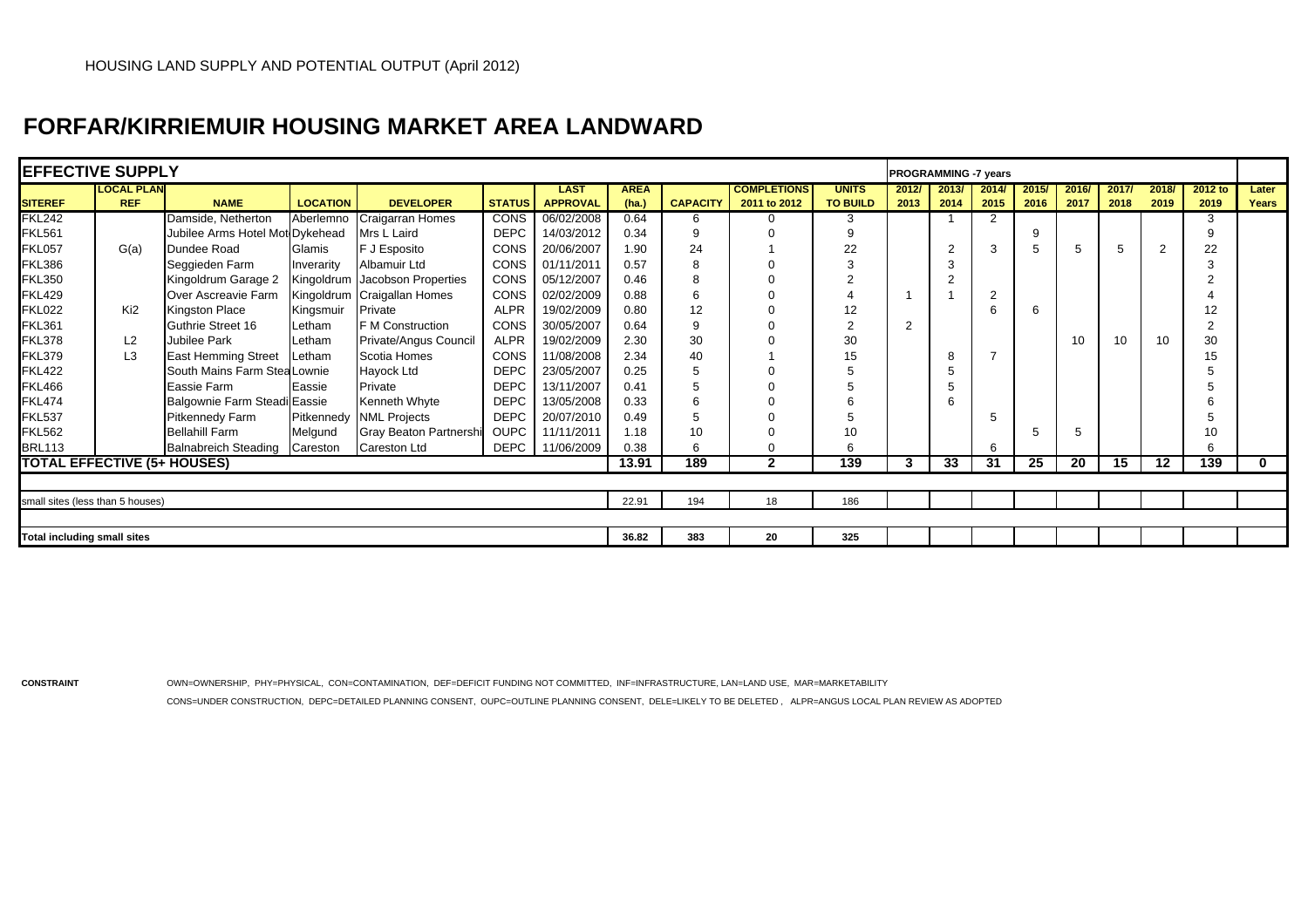#### **ANGUS - SITES COMPLETED BETWEEN APRIL 2011 AND APRIL 2012**

| <b>Arbroath HMA</b>          |                   |                                       |                 |                         |               |             |                    |                    |
|------------------------------|-------------------|---------------------------------------|-----------------|-------------------------|---------------|-------------|--------------------|--------------------|
| <b>SITEREF</b>               | LOCAL NAME        |                                       | LOCATION        | <b>DEVELOPER</b>        | <b>STATUS</b> | AREA        | <b>COMPLETIONS</b> | <b>TOTAL</b>       |
|                              | <b>PLAN</b>       |                                       |                 |                         |               |             | 2011 TO 12         | <b>COMPLETIONS</b> |
| <b>ACA249</b>                |                   | <b>Sidney Street</b>                  | Arbroath        | Angus Council           | COMP          | 0.42        | 11                 | 11                 |
| <b>Forfar/Kirriemuir HMA</b> |                   |                                       |                 |                         |               |             |                    |                    |
| <b>SITEREF</b>               | <b>LOCAL NAME</b> |                                       | <b>LOCATION</b> | <b>DEVELOPER</b>        | <b>STATUS</b> | <b>AREA</b> | <b>COMPLETIONS</b> | <b>TOTAL</b>       |
|                              | <b>PLAN</b>       |                                       |                 |                         |               |             | 2011 TO 12         | <b>COMPLETIONS</b> |
| <b>FKF116</b>                | F(b)              | Dundee Road, Slatefield Farm / Forfar |                 | <b>Select Homes</b>     | <b>COMP</b>   | 0.86        |                    | 13                 |
|                              |                   | <b>Brechin/Montrose HMA</b>           |                 |                         |               |             |                    |                    |
| <b>SITEREF</b>               | <b>LOCAL NAME</b> |                                       | <b>LOCATION</b> | <b>DEVELOPER</b>        | <b>STATUS</b> | AREA        | <b>COMPLETIONS</b> | <b>TOTAL</b>       |
|                              | <b>PLAN</b>       |                                       |                 |                         |               |             | 2011 TO 12         | <b>COMPLETIONS</b> |
| <b>MOM134</b>                |                   | Newhame Road / Northesk Roa Montrose  |                 | <b>Direct Homes Ltd</b> | <b>COMP</b>   | 0.64        | 8                  | 12                 |
| <b>South Angus HMA</b>       |                   |                                       |                 |                         |               |             |                    |                    |
| <b>SITEREF</b>               | LOCAL NAME        |                                       | <b>LOCATION</b> | <b>DEVELOPER</b>        | <b>STATUS</b> | AREA        | <b>COMPLETIONS</b> | <b>TOTAL</b>       |
|                              | <b>PLAN</b>       |                                       |                 |                         |               |             | 2011 TO 12         | <b>COMPLETIONS</b> |
| <b>DUL242</b>                |                   | West Mains of Gagie                   | Kellas          | TIC(Angus)              | COMP          | 0.06        |                    |                    |
| <b>ACC108</b>                |                   | Links Avenue, Kinloch P.S.            | Carnoustie      | Angus Council           | <b>COMP</b>   | 0.25        | 8                  | 8                  |
| ACC042a                      |                   | C3 part Woodside/Pitskelly            | Carnoustie      | D J Laing Homes Ltd     | COMP          | 1.90        | 14                 | 54                 |
| DUL264a                      |                   | Kingennie Fishings 2                  | Wellbank        | M & G Forbes            | <b>COMP</b>   | 3.35        |                    | 7                  |

**STATUS** COMP = Site completed between April 2011 and April 2012

\* Housing Regeneration Site where redevelopment results in a net loss of dwellings. New housing not counted against Dundee& Angus Structure Plan allowance for

Arbroath HMA; the yield from these sites is not included in the completions table.

#### **ANGUS - SITES EXPIRED BETWEEN APRIL 2011 AND APRIL 2012**

| <b>Arbroath HMA</b>    |                   |                                      |                 |                              |               |             |                |                 |
|------------------------|-------------------|--------------------------------------|-----------------|------------------------------|---------------|-------------|----------------|-----------------|
| <b>SITEREF</b>         | LOCAL NAME        |                                      | <b>LOCATION</b> | <b>DEVELOPER</b>             | <b>FORMER</b> | AREA        | <b>EXPIRED</b> | <b>TOTAL</b>    |
|                        | <b>PLAN</b>       |                                      |                 |                              | <b>STATUS</b> |             | <b>ON</b>      | <b>EXPIRIES</b> |
|                        |                   |                                      |                 |                              |               |             |                |                 |
| <b>Forfar HMA</b>      |                   |                                      |                 |                              |               |             |                |                 |
| <b>SITEREF</b>         | LOCAL NAME        |                                      | <b>LOCATION</b> | <b>DEVELOPER</b>             | <b>FORMER</b> | <b>AREA</b> | <b>EXPIRED</b> | <b>TOTAL</b>    |
|                        | <b>PLAN</b>       |                                      |                 |                              | <b>STATUS</b> |             | <b>ON</b>      | <b>EXPIRIES</b> |
| <b>FKF172</b>          |                   | Old Brechin Road, Haulage Yar Forfar |                 | <b>Taylor Shepherd Homes</b> | <b>DEPC</b>   | 0.97        | 24/01/2012     | 25              |
|                        |                   |                                      |                 |                              |               |             |                |                 |
|                        |                   | <b>Brechin/Montrose HMA</b>          |                 |                              |               |             |                |                 |
| <b>SITEREF</b>         | <b>LOCAL NAME</b> |                                      | <b>LOCATION</b> | <b>DEVELOPER</b>             | <b>FORMER</b> | <b>AREA</b> | <b>EXPIRED</b> | <b>TOTAL</b>    |
|                        | <b>PLAN</b>       |                                      |                 |                              | <b>STATUS</b> |             | <b>ON</b>      | <b>EXPIRIES</b> |
| <b>BRL073</b>          |                   | <b>Templewood Steading</b>           | Keithock        | Mr Parker-Jervis             | <b>DEPC</b>   | 0.42        | 31/10/2011     | 5               |
|                        |                   |                                      |                 |                              |               |             |                |                 |
| <b>South Angus HMA</b> |                   |                                      |                 |                              |               |             |                |                 |
| <b>SITEREF</b>         | LOCAL NAME        |                                      | <b>LOCATION</b> | <b>DEVELOPER</b>             | <b>FORMER</b> | <b>AREA</b> | <b>EXPIRED</b> | <b>TOTAL</b>    |
|                        | <b>PLAN</b>       |                                      |                 |                              | <b>STATUS</b> |             | <b>ON</b>      | <b>EXPIRIES</b> |
|                        |                   |                                      |                 |                              |               |             |                |                 |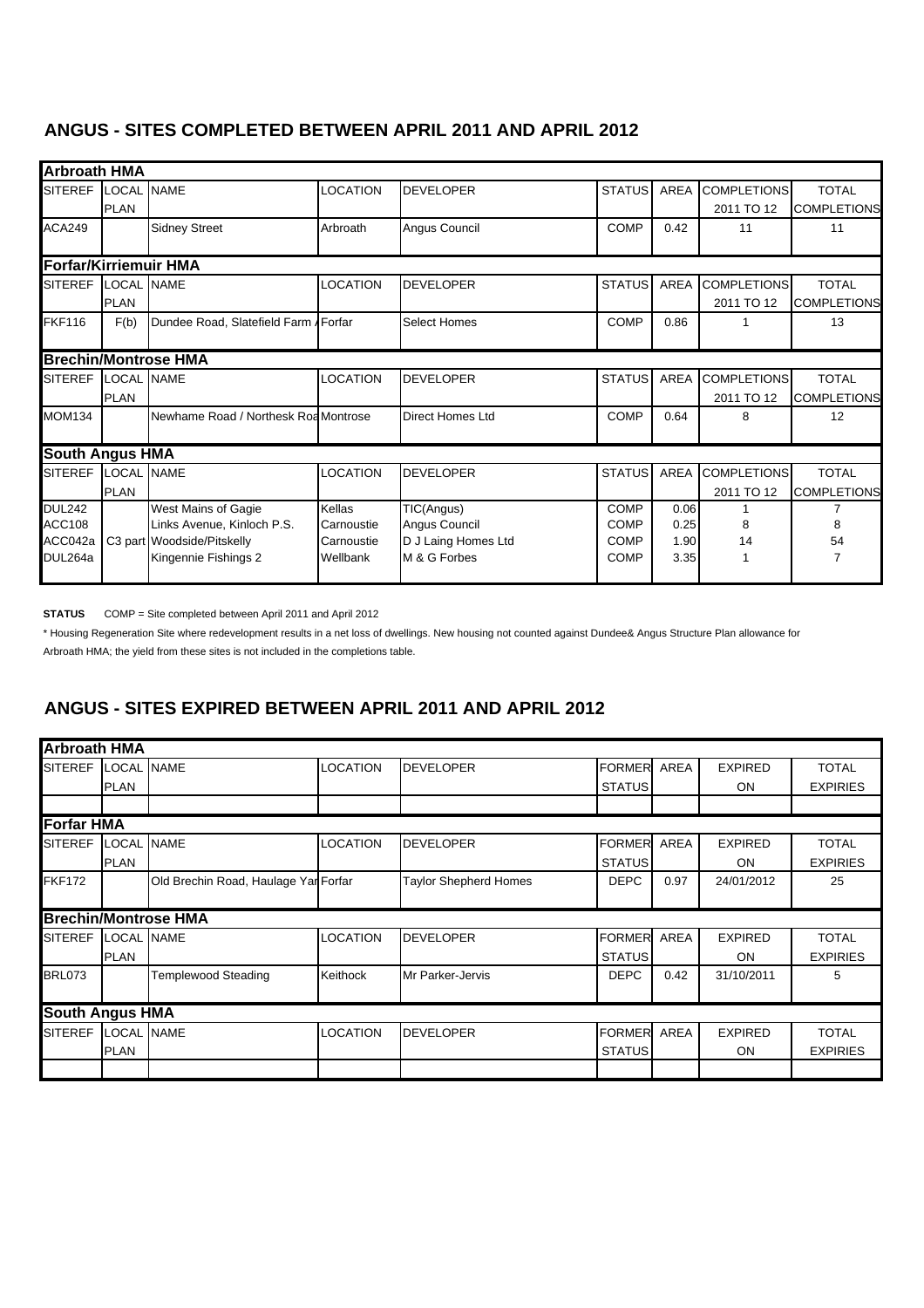## <span id="page-19-0"></span>**SECTION 5 ANGUS COUNCIL - COMPLETIONS (94-Present; Tenure) HOUSING MARKET AREAS**

| <b>HUUSIING MANNEI ANLAS</b> |                |              |    |     |         |     |           |              |     |     |         |          |           |              |           |     |         |    |     |    |                  |     |
|------------------------------|----------------|--------------|----|-----|---------|-----|-----------|--------------|-----|-----|---------|----------|-----------|--------------|-----------|-----|---------|----|-----|----|------------------|-----|
| <b>AREA</b>                  | <b>YEAR TO</b> | JUNE\94      |    |     | JUNE\95 |     |           | JUNE\96      |     |     | JUNE\97 |          |           | JUNE\98      |           |     | JUNE\99 |    |     |    | <b>JUNE\2000</b> |     |
|                              | Tenure         | LA           | HA | PV  | LA      | HA  | <b>PV</b> | LA           | HA  | PV  | LA      | HA       | <b>PV</b> | LA           | <b>HA</b> | PV  | LA      | HA | PV  | LA | HA               | PV  |
| MONTROSE                     |                |              |    | 14  | 24      | 91  | 8         |              | 23  | 10  |         |          | 19        |              | $\Omega$  | 30  |         |    | 3   |    |                  | 13  |
| <b>BRECHIN</b>               |                |              | 10 | 20  |         |     | 27        |              |     | 19  |         | 11       | 9         | 8            | 59        | 17  |         | 0  | 5   |    |                  | 2   |
| <b>MONTROSE LANDWARD</b>     |                |              |    |     |         |     | 2         |              |     | 2   |         |          | 21        |              |           | 9   |         |    | 28  |    |                  | 28  |
| <b>MONTROSE HMA</b>          |                | 0            | 10 | 34  | 24      | 91  | 37        | $\mathbf{0}$ | 23  | 31  | 0       | 11       | 49        | 8            | 59        | 56  | 0       | 0  | 36  | 0  | 0                | 43  |
| <b>ARBROATH</b>              |                |              | 24 | 73  | 13      | 73  | 51        |              | 87  | 64  |         | 15       | 79        |              | 37        | 75  | 40      | 22 | 37  |    | 76               | 35  |
| ARBROATH LANDWARD            |                |              |    | 14  |         |     | 5         |              |     | 21  |         |          | 12        |              |           | 4   |         |    | 11  |    |                  | 2   |
| <b>ARBROATH HMA.</b>         |                | 0            | 24 | 87  | 13      | 73  | 56        | 0            | 87  | 85  | 0       | 15       | 91        | $\mathbf{0}$ | 37        | 79  | 40      | 22 | 48  | 0  | 76               | 37  |
| <b>FORFAR</b>                |                |              |    | 65  |         |     | 61        |              |     | 31  |         | 27       | 29        |              |           | 9   |         |    | 38  |    | 28               | 23  |
| <b>KIRRIEMUIR</b>            |                |              | 7  | 19  |         | 34  | 23        |              |     | 66  |         |          | 36        |              |           | 37  |         |    | 25  |    | 16               | 15  |
| <b>FORFAR LANDWARD</b>       |                |              |    | 17  |         | 6   | 50        |              |     | 14  |         | $\Omega$ | 24        |              | 10        | 20  |         |    | 17  |    |                  | 6   |
| <b>FORFAR HMA</b>            |                | 0            | 7  | 101 | 0       | 40  | 134       | 0            | 0   | 111 | 0       | 27       | 89        | 0.           | 10        | 66  | 0       | 0  | 80  | 0  | 44               | 44  |
| MONIFIETH                    |                |              |    | 20  |         |     | 5         |              | 21  | 8   |         |          |           |              |           | 5   |         |    | 67  |    |                  | 15  |
| CARNOUSTIE                   |                |              |    | 47  |         | 25  | 9         |              |     | 30  |         |          | 18        |              |           | 8   |         |    | 2   |    |                  |     |
| <b>SIDLAW</b>                |                |              |    | 3   |         |     | 8         |              |     | 15  |         |          | 15        |              |           | 12  |         |    | 9   |    | 26               | 93  |
| <b>SOUTH ANGUS HMA</b>       |                | 0            | 0  | 70  | 0       | 25  | 22        | 0            | 21  | 53  | 0       | 0        | 33        | 0            | 0         | 25  | 0       | 0  | 78  | 0  | 26               | 108 |
| <b>ANGUS COUNCIL</b>         |                | $\mathbf{0}$ | 41 | 292 | 37      | 229 | 249       | 0            | 131 | 280 | 0       | 53       | 262       | 8            | 106       | 226 | 40      | 22 | 242 | 0  | 146              | 232 |

| <b>AREA</b>              | <b>YEAR TO</b> | JUNE\01      |    |                | JUNE\02      |    |     | JUNE\03 |              |     | JUNE\04  |    |     | JUNE\05 |    |     | JUNE\06 |    |     | JUNE\07 |    |     |
|--------------------------|----------------|--------------|----|----------------|--------------|----|-----|---------|--------------|-----|----------|----|-----|---------|----|-----|---------|----|-----|---------|----|-----|
|                          | Tenure         | LA           | HA | PV             | LA           | HA | PV  | LA      | HA           | PV  | LA       | HA | PV  | LA      | HA | PV  | LA      | HA | PV  | LA      | HA | PV  |
| <b>MONTROSE</b>          |                |              |    | $\overline{7}$ |              |    | 17  |         | 93           | 2   |          | 18 | 46  |         | 2  | 9   |         | 20 | 51  |         |    | 92  |
| <b>BRECHIN</b>           |                |              | 14 | 2              |              |    |     |         |              |     |          |    |     |         | 10 |     |         |    | 6   |         | 6  | 10  |
| <b>MONTROSE LANDWARD</b> |                |              |    | 2              |              |    | 8   |         |              | 7   |          | 9  | 23  |         | 10 | 12  |         |    | 21  |         |    | 5   |
| <b>MONTROSE HMA</b>      |                | $\bf{0}$     | 14 | -11            | 0            | 0  | 25  | 0       | 93           | 10  | 0        | 27 | 69  | 0       | 22 | 21  | 0       | 20 | 78  | 0       | 6  | 107 |
| <b>ARBROATH</b>          |                |              | 72 | 88             |              | 36 | 57  |         |              | 118 |          | 10 | 46  |         | 12 | 10  |         |    | 19  |         | 27 | 28  |
| <b>ARBROATH LANDWARD</b> |                |              |    | 13             |              |    | 12  |         |              | 18  |          |    | 28  |         | 5  | 4   |         | 4  | 9   |         |    | 18  |
| <b>ARBROATH HMA.</b>     |                | $\mathbf{0}$ | 72 | 101            | 0            | 36 | 69  | 0       | $\mathbf{0}$ | 136 | 0        | 10 | 74  | 0       | 17 | 14  | 0       | 4  | 28  | 0       | 27 | 46  |
| <b>FORFAR</b>            |                |              |    | 17             |              | 12 | 12  |         | 22           | 12  |          |    | 86  |         | 6  | 52  |         |    | 41  |         |    | 56  |
| <b>KIRRIEMUIR</b>        |                |              |    |                |              |    | 21  |         | 13           | 9   |          |    | 3   |         |    |     |         |    |     |         |    |     |
| <b>FORFAR LANDWARD</b>   |                |              |    | 9              |              |    | 10  |         | 6            | 16  |          |    | 1   |         |    | 9   |         |    |     |         |    | 5   |
| <b>FORFAR HMA</b>        |                | 0            | 0. | 33             | 0            | 12 | 43  | 0       | 41           | 37  | O        | 0  | 90  | 0       | 6  | 61  | 0       | 0  | 41  | 0       | 0  | 61  |
| <b>MONIFIETH</b>         |                |              |    | 18             |              |    | 12  |         |              | 78  |          |    | 63  |         |    | 16  |         |    | 31  |         |    |     |
| <b>CARNOUSTIE</b>        |                |              |    |                |              |    | 2   |         |              | 16  |          |    | 27  |         | 10 | 97  |         |    | 87  |         | 6  | 83  |
| SOUTH ANGUS LANDWARD     |                |              |    | 118            |              |    | 92  |         |              | 32  |          |    | 79  |         |    | 81  |         |    | 125 |         | 25 | 117 |
| <b>SOUTH ANGUS</b>       |                | $\mathbf{0}$ | 0  | 136            | 0            | 0  | 106 | 0       | $\mathbf{0}$ | 126 | 0        | 0  | 169 | 0       | 10 | 194 | 0       | 0  | 243 | 0       | 31 | 200 |
| <b>ANGUS COUNCIL</b>     |                | 0            | 86 | 281            | $\mathbf{0}$ | 48 | 243 | 0       | 134          | 309 | $\bf{0}$ | 37 | 402 | 0       | 55 | 290 | 0       | 24 | 390 | 0       | 64 | 414 |

| <b>AREA</b>              | <b>YEAR TO</b> | JUNE\08 |     |     | JUNE\09      |    |     | APRIL\10     |    |    | APRIL\11 |                |                | APRIL\12 |              |           | APRIL\13 |    |           | APRIL\14 |    |           |
|--------------------------|----------------|---------|-----|-----|--------------|----|-----|--------------|----|----|----------|----------------|----------------|----------|--------------|-----------|----------|----|-----------|----------|----|-----------|
|                          | Tenure         | LA      | HA  | PV  | LA           | HA | PV  | LA           | HA | PV | LA       | HA             | <b>PV</b>      | LA       | HA           | <b>PV</b> | LA       | HA | <b>PV</b> | LA       | HA | <b>PV</b> |
| <b>MONTROSE</b>          |                |         |     | 54  |              | 5  | 26  |              |    | 3  |          |                | 11             |          |              | 17        |          |    |           |          |    |           |
| <b>BRECHIN</b>           |                |         |     | 30  |              |    | 12  |              |    | 24 |          |                | 4              |          |              | 8         |          |    |           |          |    |           |
| <b>MONTROSE LANDWARD</b> |                |         |     | 2   |              |    |     |              |    | 6  |          |                |                |          |              | 3         |          |    |           |          |    |           |
| <b>MONTROSE HMA</b>      |                | 0       | 0.  | 86  | 0            | 5  | 39  | $\mathbf{0}$ | 0  | 33 | 0        | 0              | 15             | $\bf{0}$ | $\mathbf{0}$ | 28        |          |    |           |          |    |           |
| <b>ARBROATH</b>          |                |         | 21  | 37  |              | 8  | 52  |              |    | 5  |          |                | 61             | 11       |              | 16        |          |    |           |          |    |           |
| ARBROATH LANDWARD        |                |         |     | 22  |              |    | 5   |              |    |    |          |                |                |          |              | 2         |          |    |           |          |    |           |
| <b>ARBROATH HMA.</b>     |                | 0       | 21  | 59  | 0.           | 8  | 57  | 0            | 0  | 5. | 0.       | 0              | 62             | :11:     | 0            | 18        |          |    |           |          |    |           |
| <b>FORFAR</b>            |                |         | 18  | 70  |              | 14 | 62  |              | 14 | 5  |          | $\overline{2}$ | $\overline{2}$ |          |              |           |          |    |           |          |    |           |
| <b>KIRRIEMUIR</b>        |                |         |     |     |              | 14 | 16  |              |    | 11 |          |                | 35             |          |              | 35        |          |    |           |          |    |           |
| <b>FORFAR LANDWARD</b>   |                |         |     | 5   |              |    | 39  |              |    | 28 |          |                | 12             |          |              | 2         |          |    |           |          |    |           |
| <b>FORFAR HMA</b>        |                | 0       | 18  | 75  | $\mathbf{0}$ | 28 | 117 | $\mathbf{0}$ | 14 | 44 | 0        | $\mathbf{2}$   | 49             | 0        | $\mathbf{0}$ | 38        |          |    |           |          |    |           |
| <b>MONIFIETH</b>         |                |         |     |     |              |    |     |              |    |    |          |                |                |          |              | 17        |          |    |           |          |    |           |
| <b>CARNOUSTIE</b>        |                |         | 14  | 102 |              | 17 | 59  |              |    | 8  |          | 21             | 62             | 8        |              | 14        |          |    |           |          |    |           |
| SOUTH ANGUS LANDWARD     |                |         |     | 89  |              |    | 19  |              |    | 6  |          |                | 6              |          |              | 5         |          |    |           |          |    |           |
| <b>SOUTH ANGUS</b>       |                | 0       | :14 | 191 | 0            | 17 | 78  | 0            | 0  | 14 | 0        | 21             | 68             | 8        | 0            | 36        |          |    |           |          |    |           |
| <b>ANGUS COUNCIL</b>     |                | 0       | 53  | 327 | 0            | 53 | 253 | 0            | 14 | 69 | $\bf{0}$ | 23             | 194            | 19       | $\bf{0}$     | 120       |          |    |           |          |    |           |

note:- from 2010 some dwellings that were built by housing associations have been treated as private due to the nature of their affordability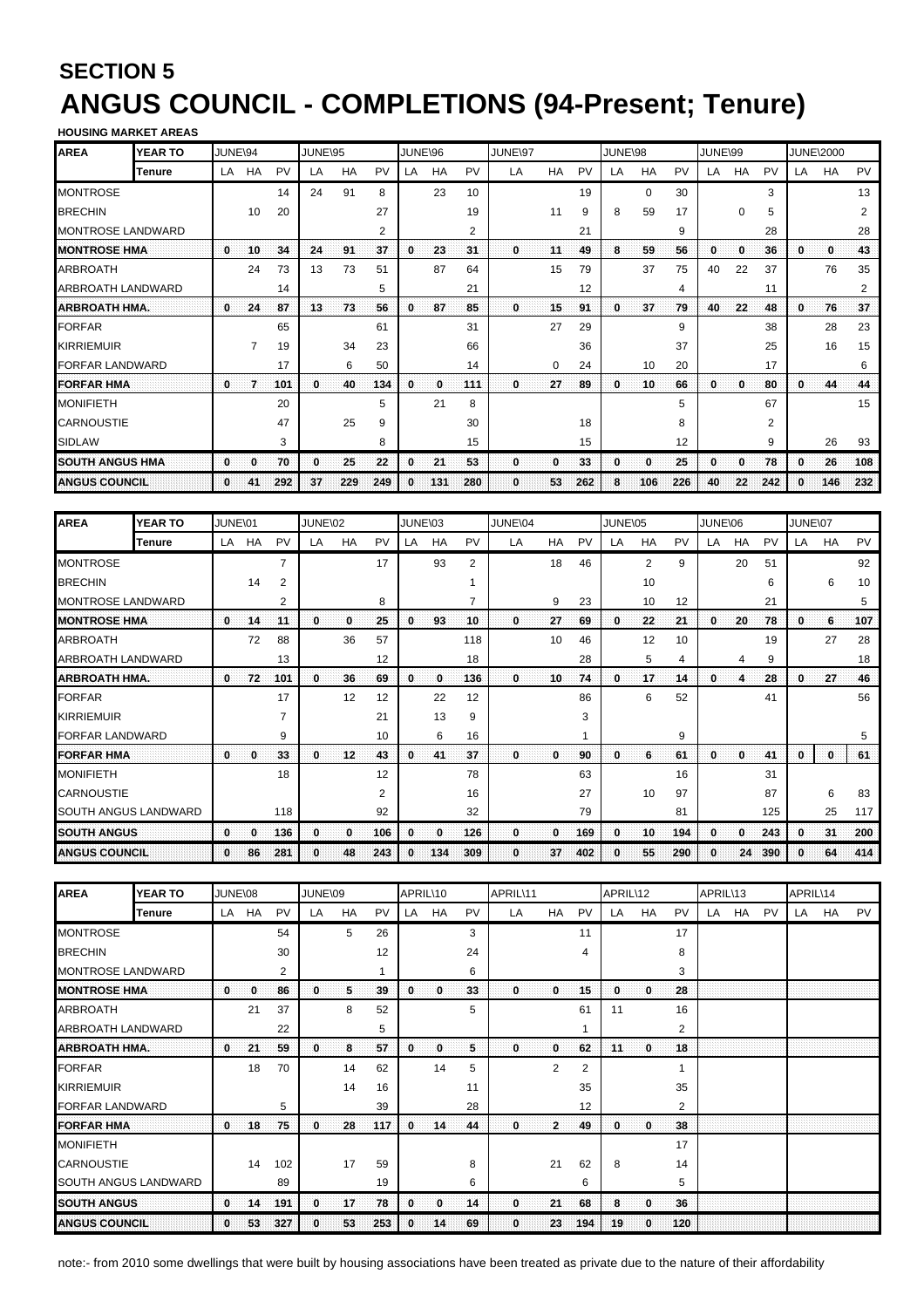#### <span id="page-20-0"></span>**APPENDIX 1 : EFFECTIVENESS CRITERIA**

#### **The following criteria for judging the effectiveness of housing sites within the established supply are taken from PAN 2/2010: Affordable Housing and Housing Land Audits.**

*Ownership*: the site is in the ownership or control of a party which can be expected to develop it or release it for development. Where a site is in the ownership of a local authority or other public body, it should be included only where it is part of a programme of land disposal.

**Physical:** the site, or relevant part of it, is free from constraints related to slope, aspect, flood risk, ground stability or vehicular access which would preclude its development. Where there is a solid commitment to removing the constraints in time to allow development in the period under consideration, or the market is strong enough to fund the remedial work required, the site should be included in the effective land supply.

**Contamination:** previous use has not resulted in contamination of the site or, if it has, commitments have been made which would allow it to be developed to provide marketable housing;

**Deficit Funding:** any public funding required to make residential development economically viable is committed by the public bodies concerned.

*Marketability***:** the site, or a relevant part of it, can be developed in the period under consideration.

**Infrastructure:** the site is either free of infrastructure constraints, or any required infrastructure can be provided realistically by the developer or another party to allow development.

*Land Use***:** housing is the sole preferred use of the land in planning terms, or if housing is one of a range of possible uses other factors such as ownership and marketability point to housing being a realistic option.